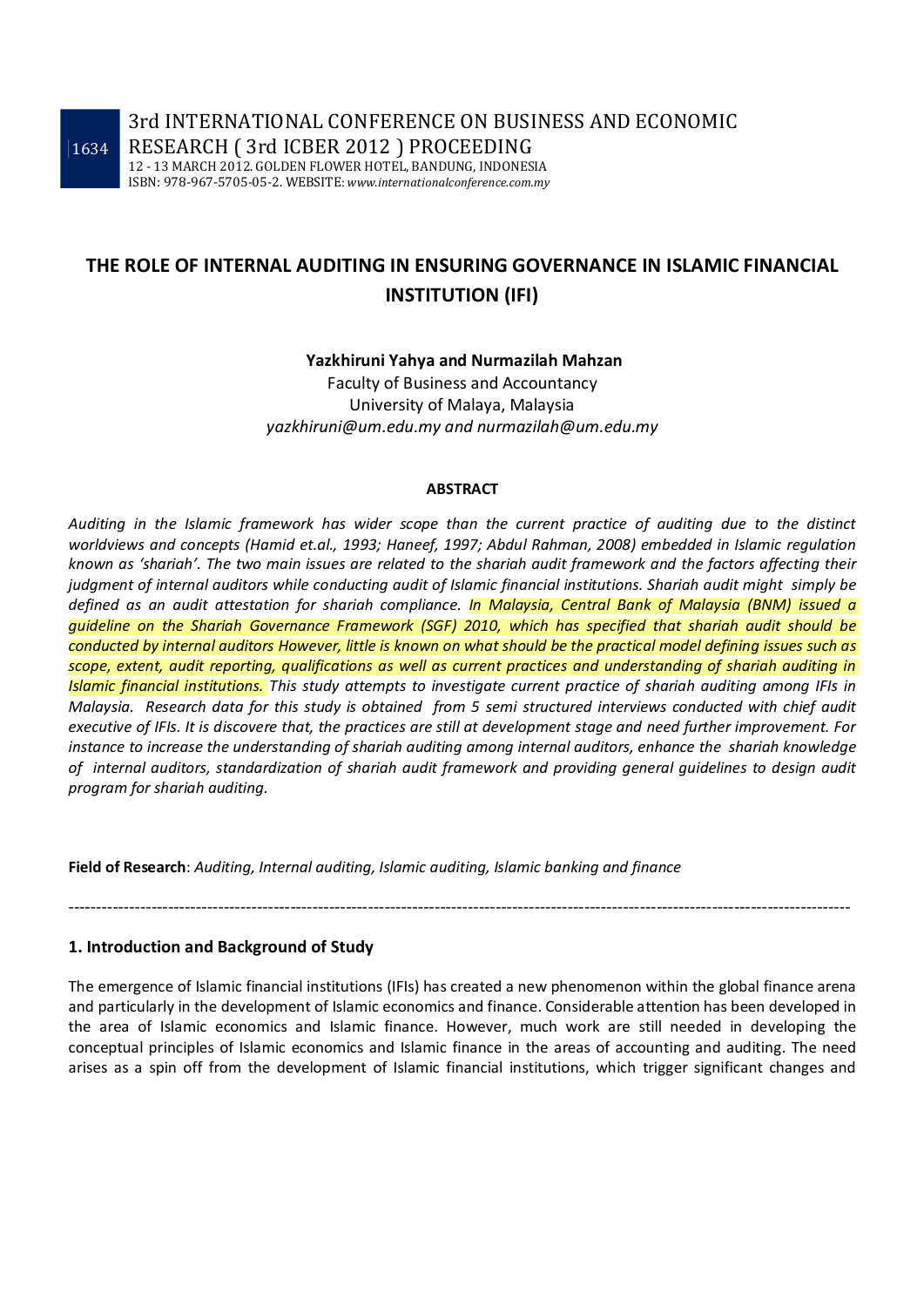# 3rd INTERNATIONAL CONFERENCE ON BUSINESS AND ECONOMIC RESEARCH ( 3rd ICBER 2012 ) PROCEEDING

12 - 13 MARCH 2012. GOLDEN FLOWER HOTEL, BANDUNG, INDONESIA ISBN: 978-967-5705-05-2. WEBSITE: *www.internationalconference.com.my*

demand from the public. Recent researches have shown an emerging concern with the interaction of business activity and Islam (Gambling & Karim, 1986; Abdel – Magid, 1981; Alam, 1991; Hamid *et.al.*, 1993; Mirza & Baydoun, 1999). Islam has recognized business activities can be part of *ibadah* (worship and obedience to Allah) if they are performed in accordance with the commands of Allah and the Islamic code of conduct (Ahmad, 1988). This can be interpreted in several of Quranic verses such as 2:30; 14:32-33 and 31:20). Therefore, Islam does not separated business or worldly activities as such.

In 1992, the Accounting and Auditing Organization for Islamic Bank and Financial Institutions (AAOIFI) was established. The main objective of its establishment is to fulfill the needs of Islamic banks and financial institutions. While, the Islamic banks have been established to assists Muslims and Islamic societies in investing their money in beneficial manner and consistent with the *shariah* principles which concerns on certain features such as prohibition of interest, profit sharing, avoidance of activities that Allah forbidden and societies interest. To achieve confidence and to attract the investors or depositors, the IFIs stems mainly from their compliance with all the *shariah* principles in their dealing and business activities. Such confidence however cannot be developed without several important measurements, one of which is the communication of relevant information to assists users in evaluating the bank's compliance with *shariah* principles and the attestation and assurance that their business is complying with all the *shariah* principles.

Therefore, the objective for financial accounting and auditing as explained by AAOIFI is to provide information, through periodic reports, about the entity's financial position, its results of operations and cash flows to assist users in making decisions. In addition, the objective of an audit of financial statement is to enable the auditor to express an opinion based on true and fair view as to whether the financial statements are prepared, in all material respects is in accordance with the *shariah* rules and principles. AAOIFI also stated that the objectives of financial reporting for Islamic banks and other banks should have differences mainly because of Islamic banks must comply with the principles and rules of *shariah* in all their financial and other dealing; the functions of Islamic banks are significantly different from those of traditional banks who have adopted the Western model of banking and the relationship between Islamic banks and their investors or depositors differs from the relationship of those who deal with traditional banks. It is very important to note that Islamic banks mobilize funds through investment accounts on the basis of Mudharabah, profit and loss sharing mechanism and deferred payments methods consistent with *shariah*.

Consistent with such development, research and study especially in the area of accounting and auditing is much in demand as it need to capture the effects on the compliance of Islamic beliefs on the operations of Islamic financial institutions within the Islamic framework or *shariah* principles. In particular, the incompatibility of many Western values and norms with Islamic practices requires explanations (Hamid et.al.., 1993; Mirza & Baydoun, 1999; Childs, 2002). Auditing in Islamic framework would have a wider scope than traditional auditing. In contemporary practice, the auditor is directly liable only to his client's who are the owner of the business being audited. He is not guided by religious principles, the quality of managerial decisions too are not his concerns. Therefore, the auditor is just responsible to give his opinion whether company's financial statement being prepared in accordance with accounting and auditing standards. In light of Islamic teaching, the role of auditor would assimilate some different approach and objective i.e. upholding *shariah* principles. *Shariah* audit might be simply defined as an audit attestation for *shariah* compliance. However, when elaborated to a complex and risky business of banking, the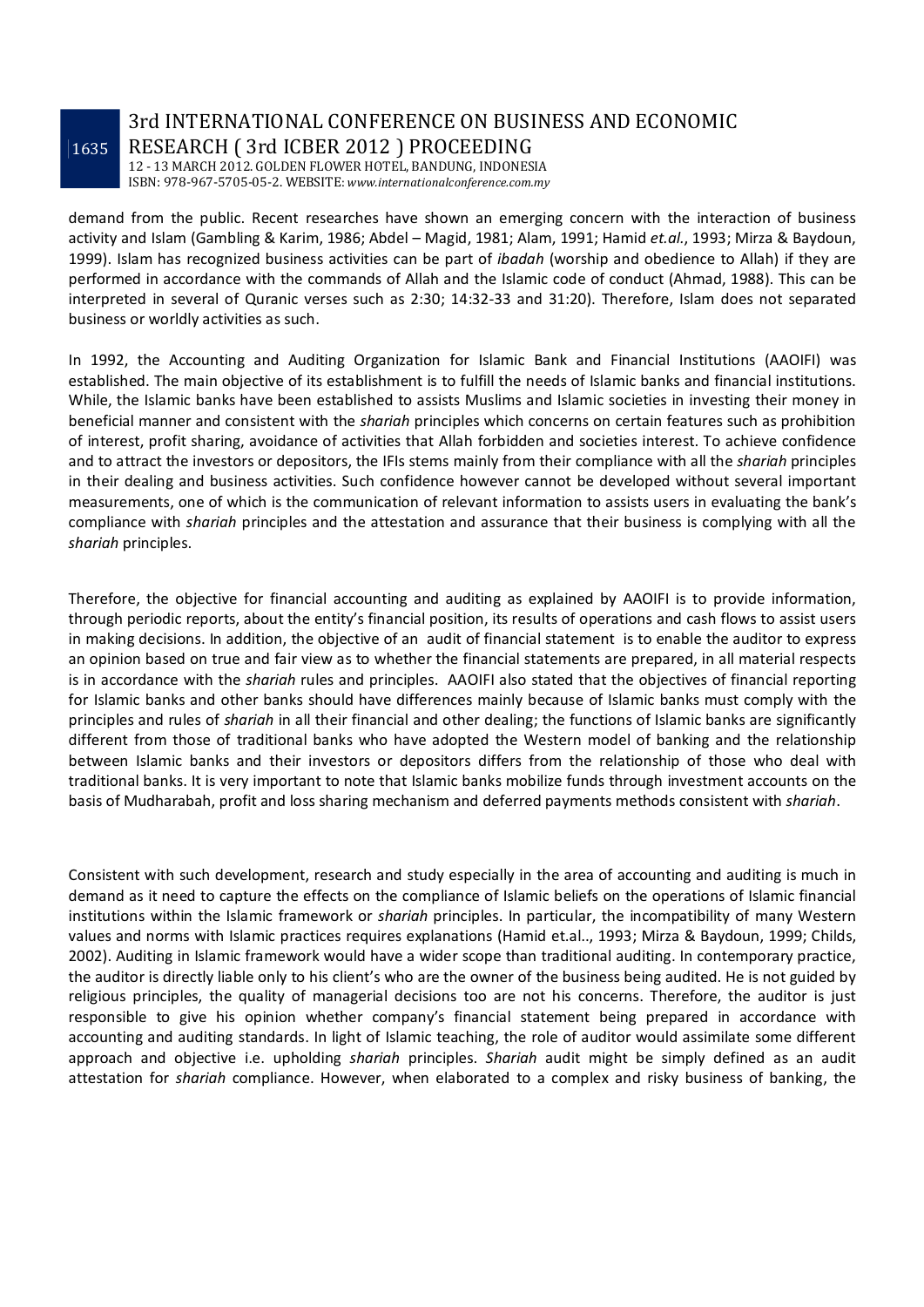# 3rd INTERNATIONAL CONFERENCE ON BUSINESS AND ECONOMIC RESEARCH ( 3rd ICBER 2012 ) PROCEEDING

12 - 13 MARCH 2012. GOLDEN FLOWER HOTEL, BANDUNG, INDONESIA ISBN: 978-967-5705-05-2. WEBSITE: *www.internationalconference.com.my*

definition needs to cover a wider aspect of the management of financial institutions. Among the issues are; how comprehensively we should define *shariah* audit?; What is the scope of *shariah* audit?; What makes *shariah* audit framework different from the conventional auditing framework?; What types of audit planning should we establish in order to uphold *shariah* principles?; Who are qualified to perform the task?; What are the factors affecting internal auditor's judgment while they performing *shariah* audit?;. These are among the questions that are yet to be resolved with regards to the *shariah* audit. As a results, the practices of *shariah* audit as well as the understanding of *shariah* audit, principles and factors that influence auditors while they perform judgment is little known and heterogeneous. We posit that it is not only *Shariah* Audit that we should look at but the internal audit of the whole IFIs.

In Malaysia for example, the establishment of *shariah* committee is compulsory for every IFIs. It was been regulated by Bank Negara Malaysia on 1<sup>st</sup> April 2005. However, the current practices by *shariah* committee might not reveal the best role played by *shariah* committee. This was proven from study conducted by Abdul Rahman *et.al..* (2004) on the responsibility and independence of *shariah* advisors of Islamic Banks in Malaysia which indicated on the need of proper regulation on the role and function of *shariah* advisors in order to enhance the credibility of the Islamic banking activities. As such, recent development in the Malaysian context pertaining to *shariah* auditing and *shariah* review have been outlined in the newly issued guidelines "*Shariah* Governance Framework for Islamic Financial Institutions" (SGF) by Central Bank of Malaysia (BNM) on 20 May 2010 which has superseded the *Shariah* Governance Framework for Islamic Financial Institutions (2005) by stipulated that *shariah* auditing should be conducted by the Internal auditors from the internal audit department and the internal auditor should be competent in terms of *shariah* knowledge and understanding on the *shariah* issues related to Islamic banking products and operations. All the IFI in Malaysia should comply with this new guideline by January 2011.

Hence, given the complex issues of *shariah* audit, examination and understanding of *shariah* audit and judgment affecting auditor's judgment while performing *shariah* audit is perceived to be vital. Besar *et.al.* (2009) emphasized on the importance of *shariah* audit as they highlighted that there is a need for *shariah* committee to have specified scope and well documented auditing methods during *shariah* review which clearly define *shariah* consideration to be taken in the execution of *shariah* review which is by having proper working papers, guidelines, plans and checklist to cover the scope of work provided for the *shariah* review. Abdul Rahman (2008) highlighted the need of the establishment one comprehensive *shariah* audit program which consists of a manual based document that clearly spells out step – by – step *shariah* audit procedures, policies and processes when offering Islamic financial services. The audit program should also include standard operating procedures including accounting (MASB, AAOIFI etc), regulatory requirements (BNM) and other requirements. It was supported by Haneef (1997) highlighted there an urgent needs for the Islamic economics Islamic banking and finance and as well as accounting and auditing have its own frameworks and using its own criteria due to the different of epistemology framework between Islamic thoughts and conventional thoughts.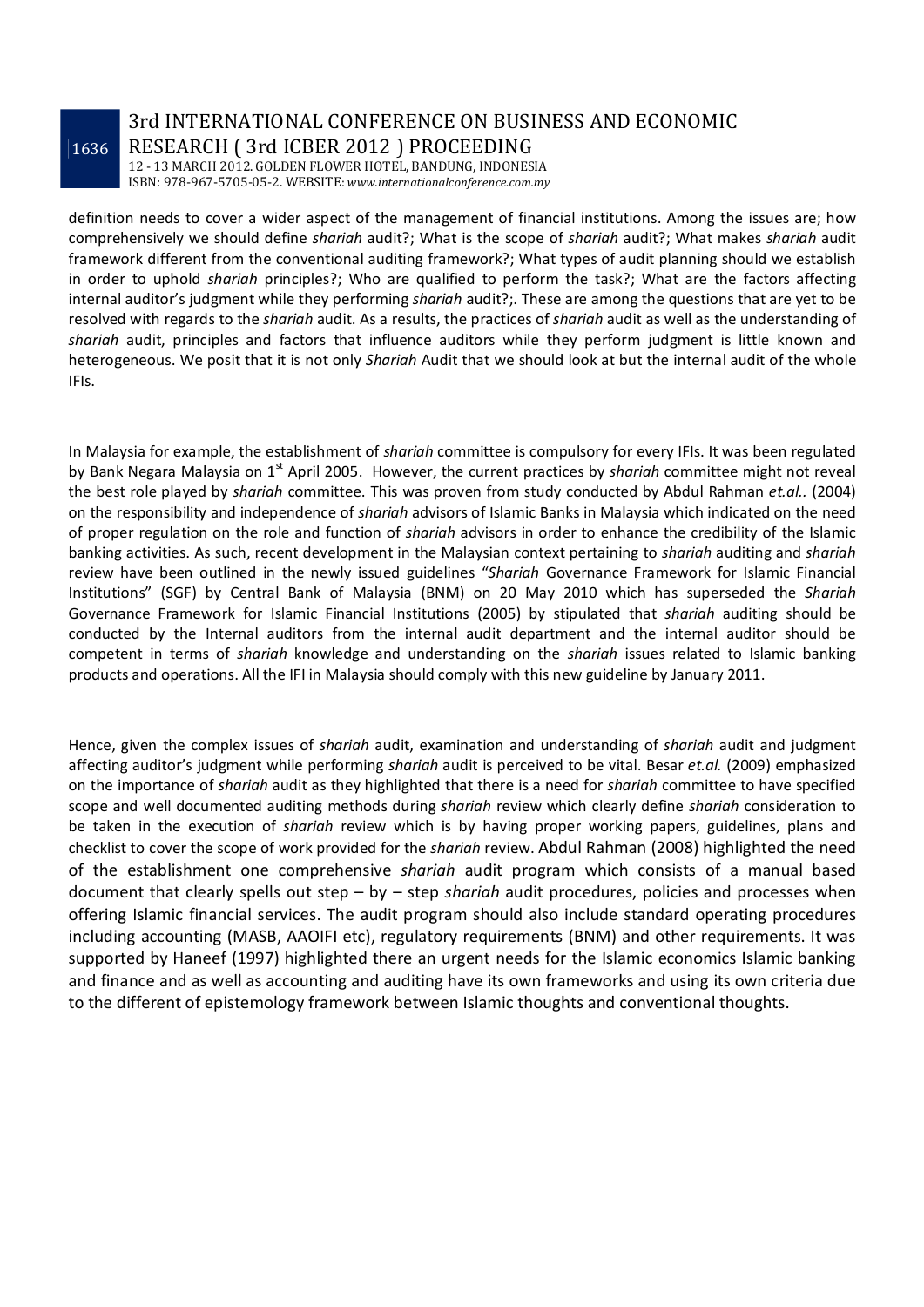### 3rd INTERNATIONAL CONFERENCE ON BUSINESS AND ECONOMIC RESEARCH ( 3rd ICBER 2012 ) PROCEEDING

12 - 13 MARCH 2012. GOLDEN FLOWER HOTEL, BANDUNG, INDONESIA ISBN: 978-967-5705-05-2. WEBSITE: *www.internationalconference.com.my*

Apart from that, though several scholars have initiated to discuss on auditing in the Islamic perspective, yet there has been no extensive continuation of these initiatives i.e. by looking from Islamic economics, Islamic finance and Islamic *fiqh muamalat* perspectives. In fact, there are limited studies conducted on the comparisons of concept between *shariah* audit and conventional audit. This is importantt to determine on which of conventional auditing concept that can be adopted by *shariah* audit and how far the different of the concepts can affect the way of internal auditors performing their judgment. Again, it is interesting to note that so far no specific standard on *shariah* audit has been promulgated as compared to conventional auditing from neither external auditing nor internal auditing point of view. Currently, AAOIFI and SGF Guidelines on *shariah* audit can be considered as the most relevant guideline available for *shariah* audit practice. However, whether the standard is able to cater to the practice of *shariah* audit in comprehensive manner is still another question to ponder. For that reason, as far as the most importance objective in auditing is to ensure reasonable assurance is achieve, clear concept and understanding of *shariah* audit is very crucial. The internal *shariah* auditor should satisfy himself and elicit accurate judgment that the transactions and controls he examined during his audit process comply with Islamic *shariah* rules and principles which at the end of the process he can give assurance that the IFI's internal control is properly adequate and effective.

#### **2. Research Objective and Significance of Research**

There is no doubt that Islamic finance industry will continue to be an important component of the global financial industry. Having that scenario, the continuous progress of the industry will ultimately depend on the ability to successfully promote the concept of Islamic finance and the ability to offer the true benefits and assurance of Islamic finance practices to the market. Then, having an overview on what constitute in the practice of *shariah* audit will indicate necessary improvements to be done on these significant areas thus it will enhance the confidence of the IFIs stakeholders.

Thus, the issue of *shariah* compliance is clearly a major challenge to IFIs and the regulators. Abdul Rahman (2008), Alwi (2007) and Abdallah (1994), listed two types of *shariah* compliance which are (i) ex – ante compliance and (ii) ex-post compliance. The ex-ante *shariah* compliance is normally has been practiced by IFIs as they have *Shariah* Supervisory Board to supervise, monitor and control the task that take place upon and during implementation of the bank's dealing. The SSB is responsible to ensure that the IFIs comply with the *shariah* rules and guidelines during the designing of the contracts and agreements, during the process of transactions, during the conclusion and execution of the contract. However, Abdul Rahman (2008) stated that very few institutions undertake ex-post *shariah* compliance process because of it requires thorough and comprehensive *shariah* audit to review and check the transactions that took place after the execution of the contracts. Therefore, the primary objective of the study is to discuss and identify current practices of internal auditor regarding *shariah* auditing issues especially after the issuance of *Shariah* Governance Framework for IFIs by BNM in terms of scope, objectives, framework and the internal auditors' roles.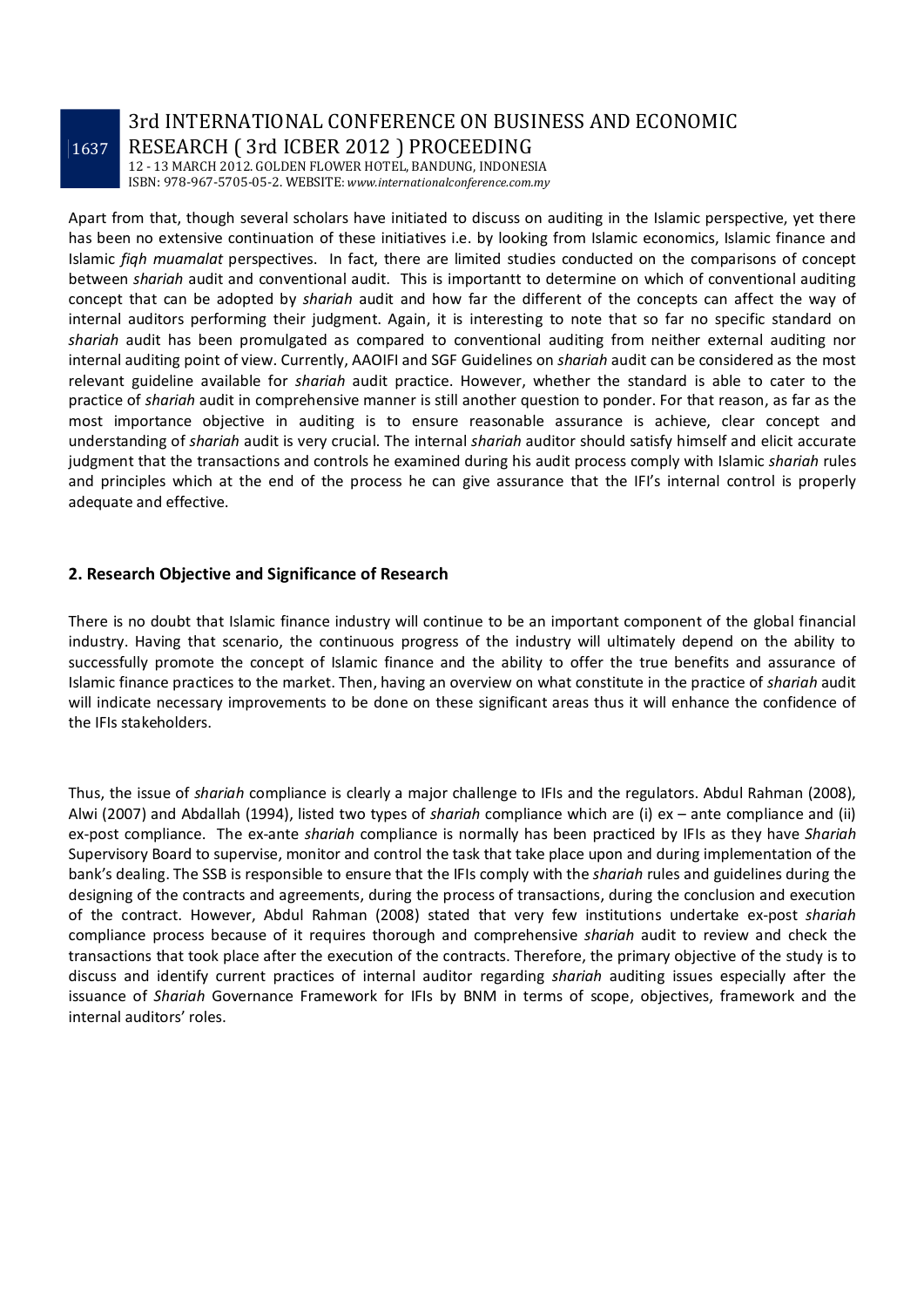# 3rd INTERNATIONAL CONFERENCE ON BUSINESS AND ECONOMIC RESEARCH ( 3rd ICBER 2012 ) PROCEEDING

12 - 13 MARCH 2012. GOLDEN FLOWER HOTEL, BANDUNG, INDONESIA ISBN: 978-967-5705-05-2. WEBSITE: *www.internationalconference.com.my*

The study hopes to assist standards setters and regulatory bodies in setting up the relevant standards and audit program with regards to *shariah* audit. This can be done by having clear understanding on the concept, principles, objectives and approach on *shariah* audit. At the same time, the study intends to assists standards setters and regulatory bodies in determining appropriate enhancement program and certification requirements to be possessed by the internal auditors before they can conduct *shariah* audit. The internal auditor of IFIs should proficient in applying auditing standards and procedures as well as proficient in Islamic Legal Maxims and *Usul Fiqh* relating to Islamic banking products and operations.

#### **3. Literature Review**

#### *3.1 Auditing Issues*

Funkhouser & Greeno (1984) defined auditing as a methodical examination involving analysis, tests and confirmations of local procedures and practices leading to a verification of their compliance with legal requirements, corporate policies and accepted policies. Another similar definition is from Arens & Loebbecke (1998) which defined auditing as the process by which a competent, independent person accumulates and evaluates evidence about quantifiable information related to a specific economic entity for the purpose of determining and reporting on the degree of the correspondence between the quantifiable information and established criteria. Ashton and Ashton (1995) also agreed that the auditing process is an independent review and give attestation on the function performed by independent party. In fact, Romamoorti (1993) asserted that the demand from external and internal auditing is crucial since both process involve independent verification to reduce record – keeping errors, asset misappropriation and fraud within business operations

In terms of accounting literature, there were extensive researches that highlight the difference between Western and Muslims business environments where most of the researchers concluded that there must be a system of accounting and reporting because of different objectives and concept in Islamic business practices compared to western practices. (Gambling & Karim, 1986; Karim, 1995; Mirza & Baydoun, 1999; Hameed, 2000; Tag El Din, 2004 and Abdul Rahman, 2006) and many also viewed that current or conventional accounting cannot be used by the Islamic banks and financial institutions (Adnan, 1996; Alam, 1991 and Akhyar & Gaffikin, undated).

However, very limited studies have been devoted to the subject of 'Islamic auditing' or *shariah* auditing compared to the study done in the area of Islamic accounting and conventional auditing. Most of studies in auditing concentrate on conventional audit which emphasize more on the accuracy and relevancy of financial audit (Khan, 1985). As mentioned by Cooper (undated) quoted by Khan (1985), at present the main objective of financial auditing is to report on the 'truth and fairness of the financial position shown by the balance sheet, of the profit or loss shown by the profit and loss account and of any other information required to be disclosed in the financial accounts.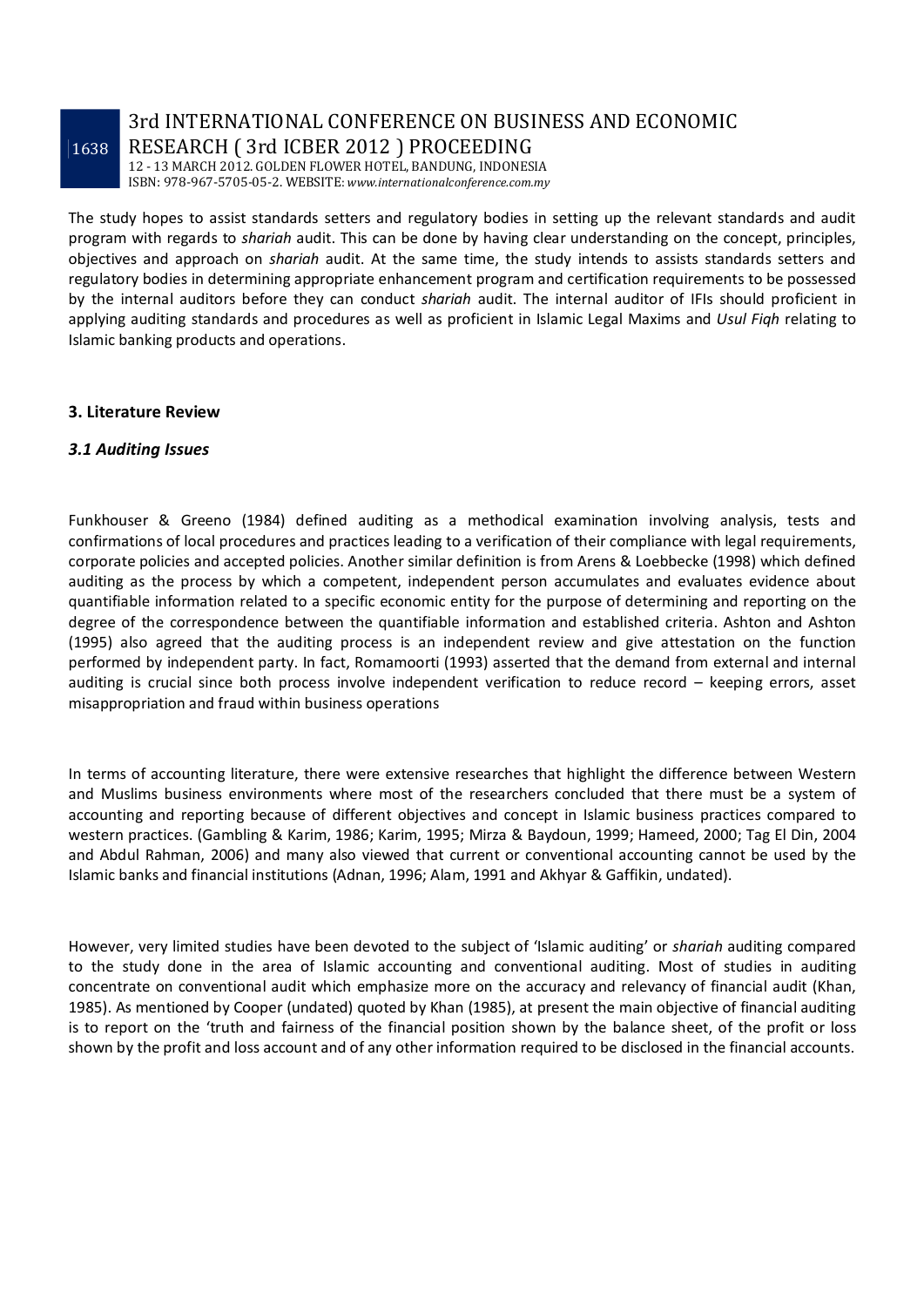# 3rd INTERNATIONAL CONFERENCE ON BUSINESS AND ECONOMIC RESEARCH ( 3rd ICBER 2012 ) PROCEEDING

12 - 13 MARCH 2012. GOLDEN FLOWER HOTEL, BANDUNG, INDONESIA ISBN: 978-967-5705-05-2. WEBSITE: *www.internationalconference.com.my*

With limited study and discussions on *shariah* auditing, study done Abdelgadir *et.al.* (1994) can be assumed as one of the earliest studies done on this particular area when they studied on external audit and corporate governance in Islamic banks by looking into two different perspectives which is from practitioners and academic point of views. One of the chapters of their study concentrated on available literature on Islamic accounting and auditing and later on divided the literature into specific discussion as follows:

- The independence of external auditors in Islamic banks
- The expanded role of the external auditor in Islamic banks
- **The setting of financial accounting standards for Islamic banks.**

From the previous literature, Abdelgadir *et.al.* (1994) concluded that the process and development of accounting and auditing concepts and standards are totally different from the concept developed by West. Abdelgadir *et.al.* (1994) suggested that there is an urgent need for the standard setters to developed Islamic auditing framework. In addition, in Islam, auditing is indeed not a new discussion in the Islamic scientific tradition. During the early Islamic era, accounting and auditing thought can be seen as the Muslims scholars responses to the economic challenges of their times which also been influence by the guidance of *Al-Quran* and *Sunnah*. As example:

*"We shall set up justice scales for the Day of judgment, not a soul will be dealt unjustly in the least. And if there be (no more than) the weight of mustard seed, we will bring it (to account) and enough are We to take account" (Al-Quran Chapter 21, verse 47)* and *"O you who believe! When you deal with each other in transactions involving future obligations in a fixed period of time, reduce them to writing and let a scribe write down faithfully as between the parties" (Al-Quran Chapter 2, verse 282).*

Whilst, during the era of Prophet Muhammad SAW, wife of *Rasullah*, Siti Khadija listened to the accounts of her business from the prophet Muhammad or in other words, she audited *Rasullah* SAW. (Khan,1985). The development of auditing in the time of Prophet was further marked by the establishment of the institution called '*Hisba'*. According to *Al-Quran* verse 4:6 and 17:14, the term *Hisba* means "to account', "to compute' and "to measure'. *Hisba* is responsible for appointing people to carry out the responsibility of enjoining good, whenever people are neglectful and forbidding evil. The main purpose of the *Hisba* institution is to safeguard the members of society from deviance, protect their faith and ensure the welfare and the people in both religious and worldly matters according to the law of God. The prophet then appointed a group of supervisors known as *muhtasib*. The role of *muhtasib* is to inspect whether the operation of the market or bazaars complied with the *shariah* principles (Mirakhor, 2000) i.e. the *muhtasib* has to inspect the weights and measures to prevent cheating and has the right to check the notaries who write down the contracts on behalf of the contracting parties and the deed of the sale (Abdullah, 2010). Principally, by looking to the functions of *Hisba*, it can be assumed that the main responsibility of *muhtasib* is parallel to the functions of *shariah* audit at broader level. *Hisba* was instituted to help regulating the society and economy to ensure full practices of the Islamic principles. As Khan (1982) summarized the role of *muhtasib* are:

- (a) To see that the community as a whole had proper organization and facilities for performance of *ibadat*;
- (b) To be responsible in the implementation of *adl* (justice) in the society;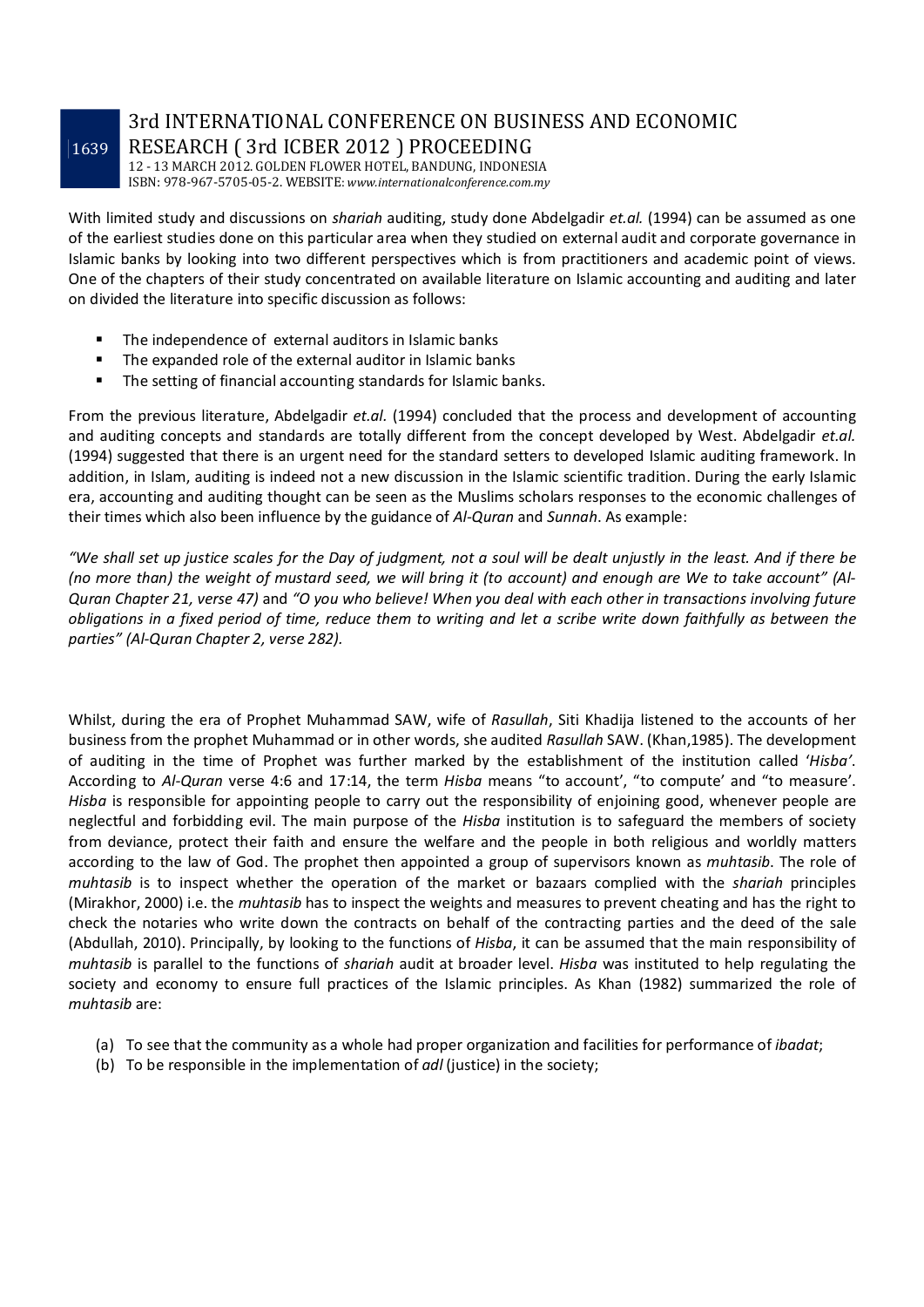3rd INTERNATIONAL CONFERENCE ON BUSINESS AND ECONOMIC RESEARCH ( 3rd ICBER 2012 ) PROCEEDING

12 - 13 MARCH 2012. GOLDEN FLOWER HOTEL, BANDUNG, INDONESIA ISBN: 978-967-5705-05-2. WEBSITE: *www.internationalconference.com.my*

(c) To pay special heed to various municipal services especially the hygienic condition in the town.

In addition, the relevance of *Hisba* also been studied by Gambling & Karim (1993) as they mentioned that the roles of *Hisba* is supervising ethics in business and accounting and Abdul Rahman (1998) sees the significance of *Hisba* in corporate accountability and governance. Basically, the role of *muhtasib* is considered broad since the aim for *Hisba*  institution was to preserve the benefits of the society at large and follows the law of God. However, if we further analyze, the role of *Hisba* is similar to the role of *shariah* auditing which the main aim is to preserve the activities of Islamic banking give benefits to the society and also upholding the *shariah* principles.

#### *3.2 Shariah auditing Issues*

What actually makes *shariah* audit become crucial in the Islamic banking practices? The answer is because of the result of the phenomenal growth of Islamic banking and finance which the main responsibility of the IFIs is to adhere to *shariah* principles and rules in all its activities. Normally, mind setting of customers and depositors towards IFI has always been proclaimed as an institution that different from conventional banking in many aspects. The first and most significant difference is the abolition of *riba* in all its financial transactions (Asyraf, 2007) and *shariah* compliance in all activities. Therefore, the public's confidence towards the industry of Islamic banking is believed to be vital. To build the public's confidence, there are so many approaches which can be done by IFIs. One of the approaches is through giving assurance and attestation that their operations and their financial products is accordance to the *shariah*. This can only be done through conducting audit on their operations based on the *shariah*, instead of conventional audit (Besar *et.al.*, 2009). A particular confidence feature in respect of Islamic financial services is the requirement of conveying to stakeholders that their financial business is conducted in conformity with their religious beliefs (Grais and Pallegrini, 2006). Abdul Rahman (2008) agreed that the *shariah* compliance is the cornerstone of Islamic financial products and services, if the customers find that the products that they have in their portfolio are not *shariah* compliant, this would seriously undermine the confidence in the Islamic Financial services industry as a whole. Therefore, according to Abdul Rahman (2008), the role of regulator in promoting *shariah* audit is important.

In the Malaysian context, the Islamic Banking Act (IBA) 1983 had provided the provision for the establishment of *Shariah* Advisory Board as a requirement of granting license to an IFI. In addition to the IBA (1983), the Malaysian Accounting Standards Board has issued the "Financial Reporting Standards – *i* (FRS – *i*). The purpose of the standard is to provide a guideline which is *shariah* compliant as well as applicable in the Malaysian context in order to address accounting issues and practices in Malaysia (MASB, 2004). Recent development pertaining *shariah* auditing and *shariah* review has been discussed in the guidelines "*Shariah* Governance Framework for Islamic Financial Institutions" (SGF) by the BNM on 20 May 2010 which has superseded the *Shariah* Governance Framework for Islamic Financial Institutions (2005). All the IFI in Malaysia should comply with this new guideline by January 2011. This guideline consists of three main organs i.e. the board, the management and the *shariah* committee. Each of these organs is interdependent in ensuring that the IFI is *Shariah* compliant at all time. These organs are supported by 3 functions namely; A *shariah* risk management control function that is able to identify all possible risk of *shariah*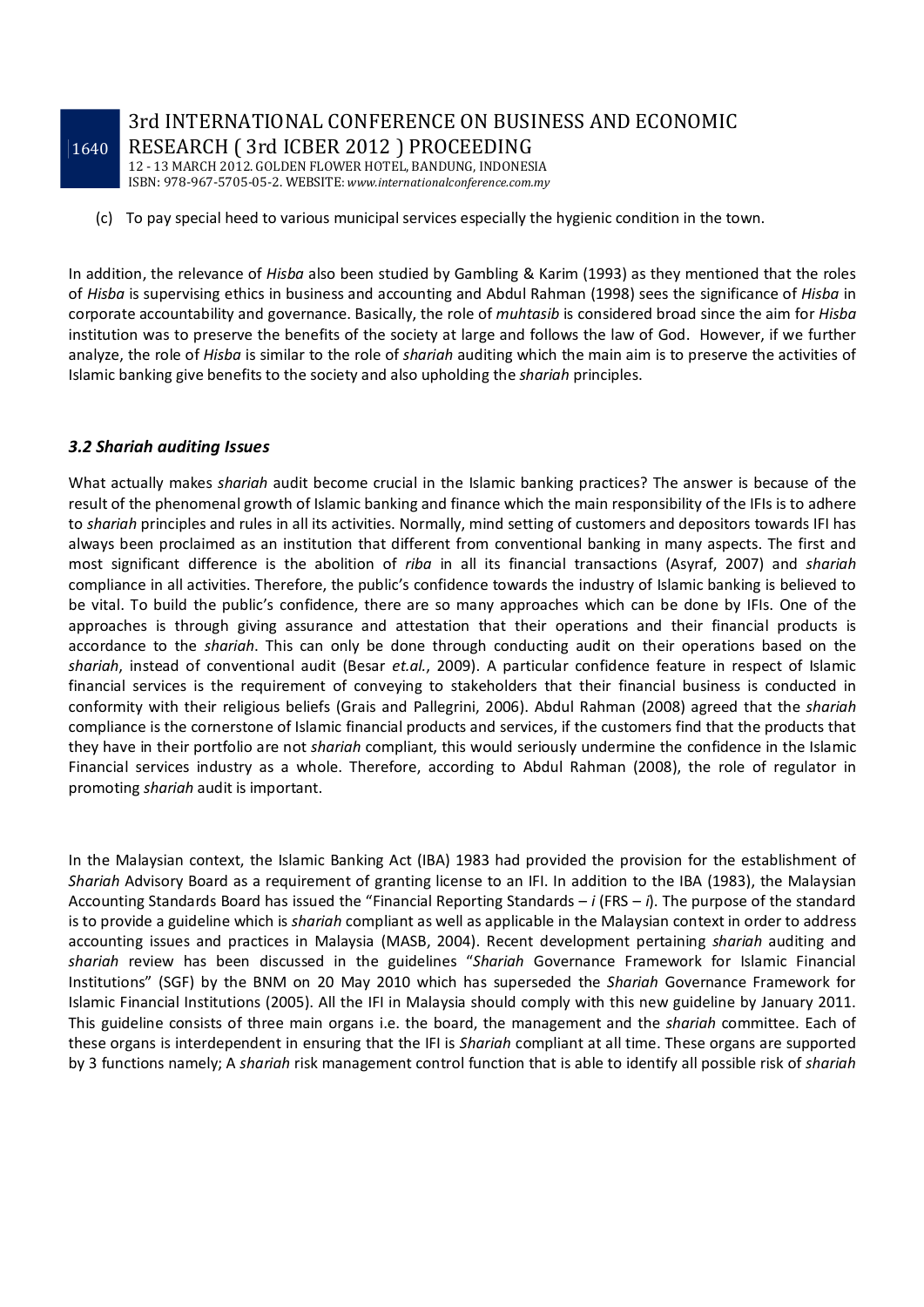# 3rd INTERNATIONAL CONFERENCE ON BUSINESS AND ECONOMIC RESEARCH ( 3rd ICBER 2012 ) PROCEEDING

12 - 13 MARCH 2012. GOLDEN FLOWER HOTEL, BANDUNG, INDONESIA ISBN: 978-967-5705-05-2. WEBSITE: *www.internationalconference.com.my*

non-compliance and, where appropriate, remedial measures to manage this risk; a *shariah* review function that continuously assesses and monitoring *shariah* compliance of all activities and operations; and a *shariah* audit function that performs annual audits to provide an independent assessment of the adequacy and compliance of the Islamic financial institution with established policies and procedures, this is to ensure that the adequacy of internal control is designed by IFIs and to undergo the access of the adequacy of the *shariah* governance process.

Study done by Nawal (2009) indicated that the practice of *shariah* auditing has not seriously taken an impact in IFIs in Malaysia due to the lack its own *shariah* auditing framework because the practice of *shariah* auditing is still a highly unstructured task. Abdallah (1994) highlighted that, none of the bank and financial institutions perform the ex-post *shariah* audit. According to him, the ex-post *shariah* audit is basically to perform the random samples of completed transaction to ensure that these transactions conform to *shariah* rules and regulation. In fact, Besar et .al (2009) also highlighted the same issue as they noted from the *shariah* committee report currently provided by the respective banks *shariah* committee, it lacks the depth of providing such assurance. It is merely an endorsement of the bank's *shariah* compliance in general without any emphasize on the actual operational or conduct of the respective banks.

Internationally, the Accounting and Auditing Organization for Islamic Financial Institutions (AAOIFI) played important role in developing *shariah* audit. AAOIFI through its Auditing Standard for Islamic financial institutions (ASIFI) established standards and guidance with the objective of enabling auditors to express an opinion as to whether the financial statements are prepared in accordance with *shariah* rules and principles, the AAOIFI standards and other relevant national accounting standards. The ASIFI has basically 5 chapters. The ASIFI No 1 is on the 'Objective and Principles of Auditing' , the ASIFI No 2 is on ' The Auditor's Report', the ASIFI No 3 is on ' Terms of Audit Engagement', the ASIFI No 4 is on ' *Shariah* Supervisory Board : Appointment, Composition and Report' and Lastly the SIFI No 5 is on ' *Shariah* Review'. AAOIFI also has established Governance Standard for Islamic Financial Institutions (GSIFI) which discussed closely on the issues of *shariah* auditing through GSIFI No 2 '*Shariah* Review'.

The role of conventional auditor in the Islamic practices has been widely criticized by many *muslims* scholars. As Khan (1985) argued that the role of conventional auditor in the capitalist framework is solely answerable and provide assurance and attestation to the management and shareholders of the company on particularly on the financial matters while the role of auditor in Islamic economy are totally different as they are responsible to the society at large and to uphold the Islamic principles. Khan (1985) argues that: "*The scope of auditing in Islamic framework is much larger as compared to the scope of traditional auditing. From the traditional concept of attest and authority it would expand to report on various social and economic aspects of business organization. This is due to the reason that auditing in Islam has been derived from the basic values of Islamic societies and shariah principles*". Therefore, due to the establishment of Islamic economics system and Islamic financial system, the function of auditors and *shariah* experts need to be revised to suit the requirements of the system (Khan, 1985; Al-Abiji, 1989; Nejatullah, 2006 and Rifaat (undated)). Al-Abiji (1989) stated that the roles of auditor changes in all its dimensions in accordance with the economic, political and social changes that take place.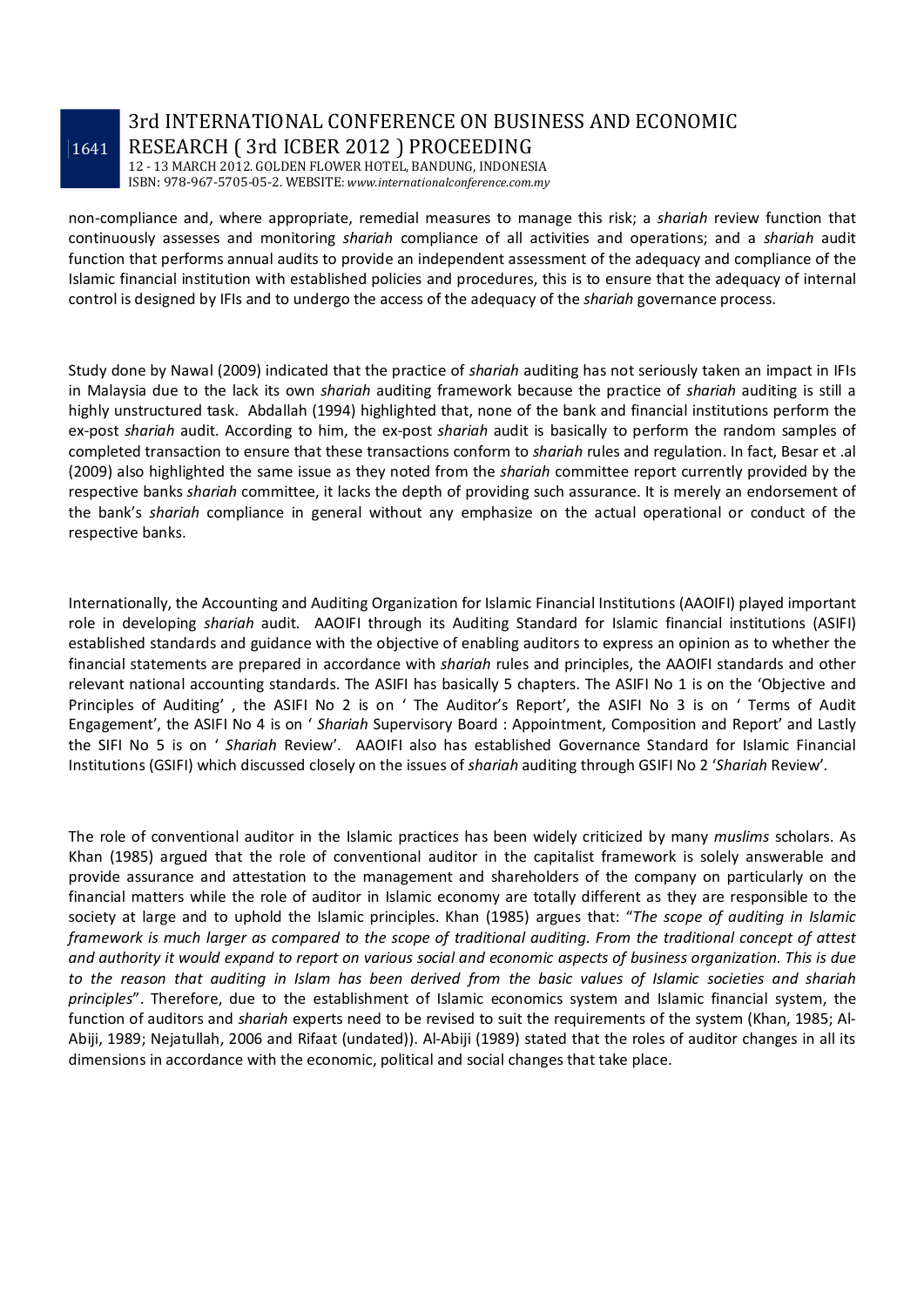### 3rd INTERNATIONAL CONFERENCE ON BUSINESS AND ECONOMIC RESEARCH ( 3rd ICBER 2012 ) PROCEEDING

12 - 13 MARCH 2012. GOLDEN FLOWER HOTEL, BANDUNG, INDONESIA ISBN: 978-967-5705-05-2. WEBSITE: *www.internationalconference.com.my*

Hood & Bucheery (1999) opined that religious auditor is guided by religious beliefs prescribed in *Quran*, *Sunnah* and *Ijma'* which would be more highly regarded compared to the legal rules and professional code of ethics. While Rifaat (undated) differentiate the roles of *shariah* auditor and external auditor as he stated that the role of external auditor is focus on the compliance of accounting regulations to ensure that financial reports present fairly the economic situation of the company. While the role of *shariah* auditor is to focus on an adherence to Islamic precepts to assure its Islamic constituents that the reports reflect a genuine commitment to Islamic business principles. Rifaat (undated) further argued that *shariah* auditor is very much influenced by moral values while the external auditor is largely affected by economic factors. As a conclusion for literature review, by analyzing the existing literature and the current state of auditing for Islamic Banks, it can be concluded that *shariah* auditing still face many unresolved issues such as establishment of *shariah* auditing framework and unclear understanding on the auditor's roles while they conducting auditing procedures in Islamic banks.

#### **4. Research Methodology**

This study employs a series of interviews with individuals involved in *shariah* audit from varieties of background. The overall aim of the interviews was to shed further light on the current practices of *shariah* auditing and to elicit the level of understanding of those who are involved in *shariah* auditing. Specifically, the interviews focused on two main themes. First, the interviews focused on the definition of *shariah* auditing from the individuals perspectives and second theme is focused on investigating current practices of *shariah* auditing which then divided into seven sub sections namely:

- (i) Scope and extent of *shariah* auditing
- (ii) The current framework adopted by the IFIs
- (iii) Relationship with *shariah* review and *shariah* committee
- (iv) Governance and reporting line of internal auditor
- (v) Competency requirement
- (vi) Challenges and limitation

Five in depth interviews were conducted which are; two chief internal auditors, two managers of internal audit department and one of *shariah* committee. The diversification of participant's background is to ensure that the study can gauge the overall practices of *shariah* auditing from top to bottom level. All participants reported having at least 2 years experience in performing *shariah* auditing. The interviews were tape recorded and each interviews lasted approximately 2 hours. Interviews were conducted at the participant's organization and a semi – structured questionnaires was utilized to guide the interview as delineated at the appendix. All participants appeared confident and seemed to have a very good understanding of the organizations background, structures and process of *shariah* auditing.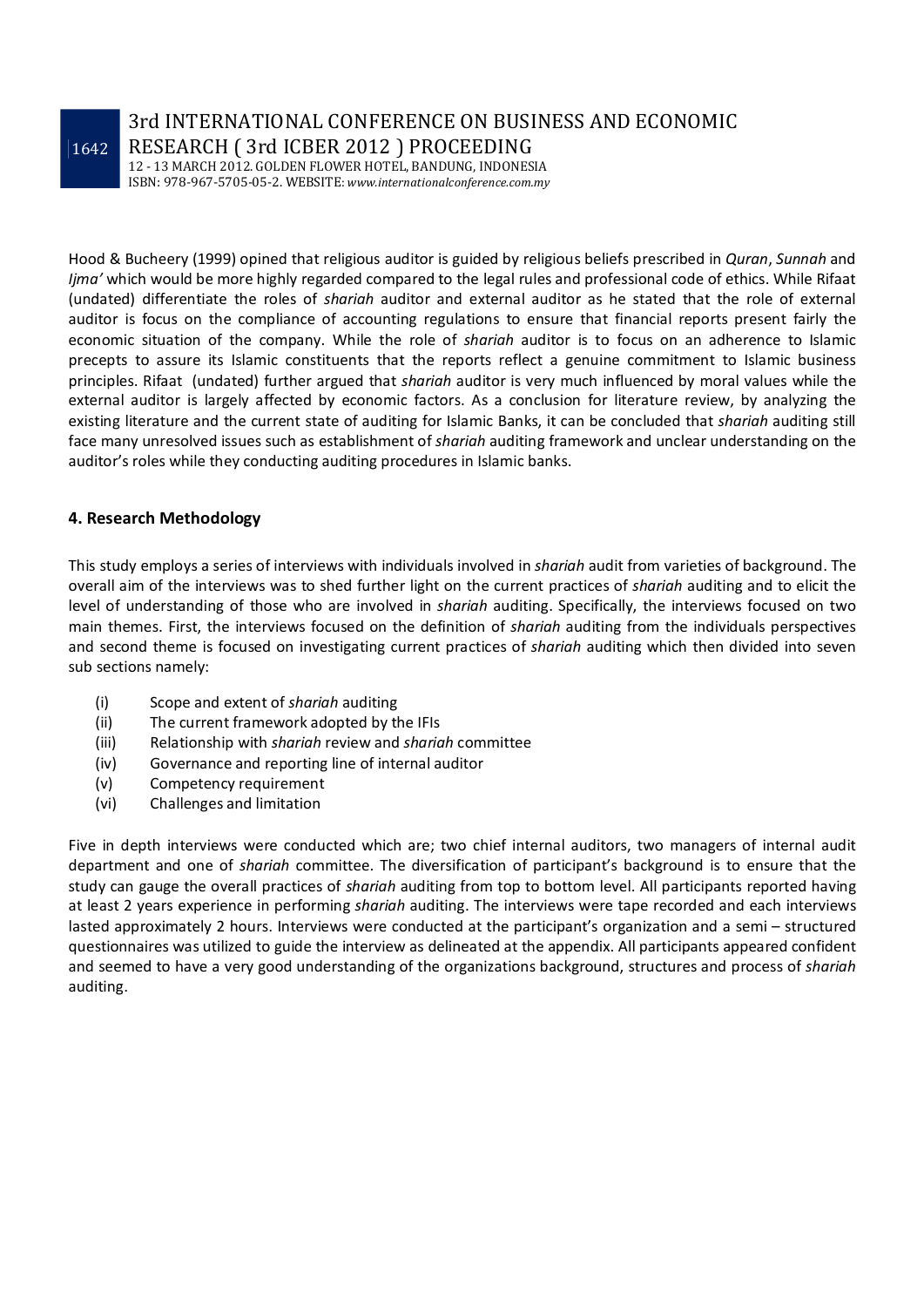### 3rd INTERNATIONAL CONFERENCE ON BUSINESS AND ECONOMIC RESEARCH ( 3rd ICBER 2012 ) PROCEEDING

12 - 13 MARCH 2012. GOLDEN FLOWER HOTEL, BANDUNG, INDONESIA ISBN: 978-967-5705-05-2. WEBSITE: *www.internationalconference.com.my*

The interviews then were transcribed and coded using the key themes related to the main research objectives and subsequently re-checked for errors in the classification of themes were reviewed and consensus reached before precoding. This practiced was been adopted from Zain (2005) and Patton (2002). After that, the interviews responses were presented in the form of a matrix framework. This is important to compare the responses across the five interviews been conducted. The matrix format draws attention to presence or absence of consistency and consensus across different respondents and as such is a useful tool for identifying commonalities and differences in the research themes. (Miles & Huberman, 1984 and Martin & Meyerson, 1988) – As quoted in Md Zain (2005). The matric framework as provided in appendix 1 which compares and contrast the current practices of *shariah* auditing in terms of two themes as abovesaid.

#### **5. Findings and Discussions**

The findings from semi - structured interviews (please refer to appendix 1) are discussed under 2 main themes as follows:

- (1) Definition of *Shariah* auditing contrasting the definition from Islamic perspectives and Conventional perspectives
- (2) Current practices of *Shariah* auditing in terms of :
	- (i) Scope and extent of *shariah* auditing
	- (ii) The current framework adopted by the IFIs
	- (iii) Relationship with *shariah* review and *shariah* committee
	- (iv) Competency requirement
	- (v) Governance and reporting line of internal auditor
	- (vi) Challenges and limitation

#### *5.1 Definition of Shariah auditing – contrasting the definition from Islamic perspectives and Conventional perspectives*

All the five participants agreed and understood the definition of *shariah* auditing as stated in the *Shariah* Governance Framework for Islamic Financial Institutions (SGF) (2010) issued by Central Bank Malaysia which stipulated that *shariah* auditing is the periodical assessment to validate and give assurance that the internal control of the company is effective and efficient to preserved and comply with *shariah* principles. All the participants also agreed that, *shariah* auditing function is important for the bank to reduce the compliance risks of the banks and a part from that, the internal audit department also performed consulting practices to other department such as to advice and consultation in setting up sound and effective internal control to preserved *shariah* principles. In terms of contrasting the definition from Islamic perspectives and conventional perspectives, all the participants indicated that, the definition and practices of *shariah* auditing and conventional auditing is similar except the main objective of the *shariah* auditing is to ensure sound and effective of internal control for *shariah* compliance. This can be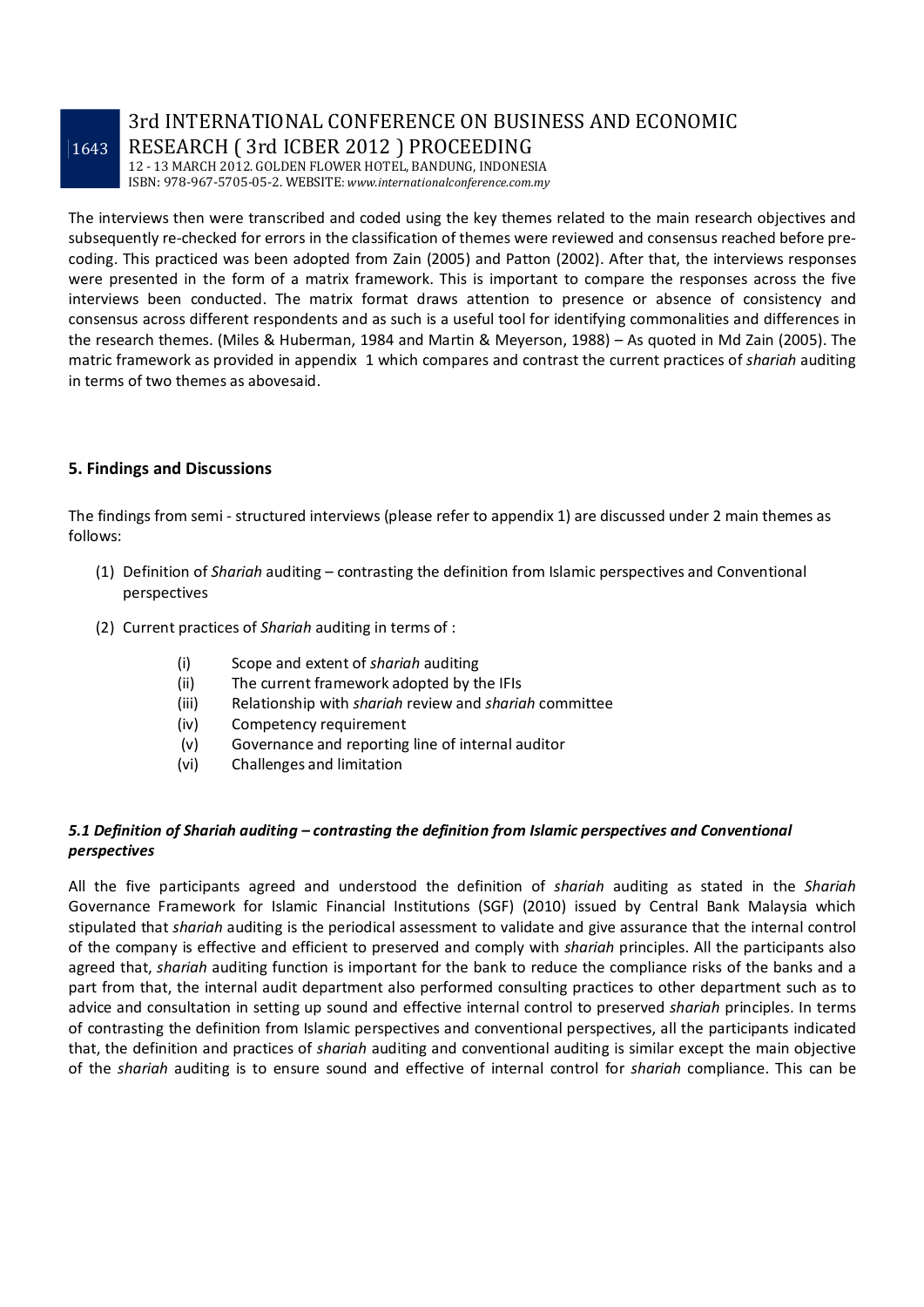# 3rd INTERNATIONAL CONFERENCE ON BUSINESS AND ECONOMIC RESEARCH ( 3rd ICBER 2012 ) PROCEEDING

12 - 13 MARCH 2012. GOLDEN FLOWER HOTEL, BANDUNG, INDONESIA ISBN: 978-967-5705-05-2. WEBSITE: *www.internationalconference.com.my*

contrasted clearly from definition of *shariah* auditing issued by Central Bank Malaysia (BNM) stipulated in SGF (2010) and the definition of internal auditing by Institute of Internal auditing as follows:

"*Shariah audit refers to the periodical assessment conducted from time to time, to provide an independent assessment and objective assurance designed to add value and improve the degree of compliance in relation to the IFI's business operations, with the main objective of ensuring a sound and effective internal control system for Shariah compliance*" – Stipulated in SGF (2010)

While the internal auditing definition is:

"*Internal auditing is more concerned to give independent, objective assurance and consulting activity which designed to add value and improve an organization's operation. It helps an organization accomplish its objectives by bringing a systematic discipline approach to evaluate and improve the effectiveness of risk management, control and governance*". (International Professional Practices Framework (IPPF), IIA)

However, all the participants agreed and admitted that the process of *shariah* auditing is more effectives and sound if the internal auditor has relevant and adequate knowledge on Islamic *Fiqh Muamalat* and Islamic legal contracts/maxims. The knowledge of these two areas will enhance the process of auditing as the internal auditor will more appreciate and alert on the issues of *shariah* non-compliance. This Islamic knowledge also can make the approach and process of conducting *shariah* auditing is different from conventional auditing process.

### *5.2 Current practices of Shariah auditing in terms of:*

#### *5.2.1 Scope and extent of shariah auditing*

In SGF (2010), it was stipulated that, the *shariah* auditing function should be performed by internal audit department of the bank. Currently, the Islamic finance in Malaysia showing significant number of full-fledged Islamic banks including several foreign owned entities and also some conventional banking institutions that have established Islamic banking subsidiaries or known as Islamic banking windows. The result from the interviews shown that, the *shariah* auditing is been performed by the group internal audit department and none of the organizations have a dedicated unit in the internal audit department been established to specifically perform *shariah* auditing. Therefore the participants agreed and confirmed that all the internal auditors within a department are responsible to perform *shariah* auditing when he or she needs to conduct internal audit on certain Islamic banking operations or products. The participants also agreed that the internal audit department should design their *shariah* auditing program to cover all aspects of the IFIs business operation and activities such as audit of financial statement, compliance audit and review on internal controls of organizational structures, people, process, information technology and lastly review on *shariah* governance. The participants' understanding regarding the scope and extent of *shariah* auditing is in line with the SGF (2010) which has highlighted same issues.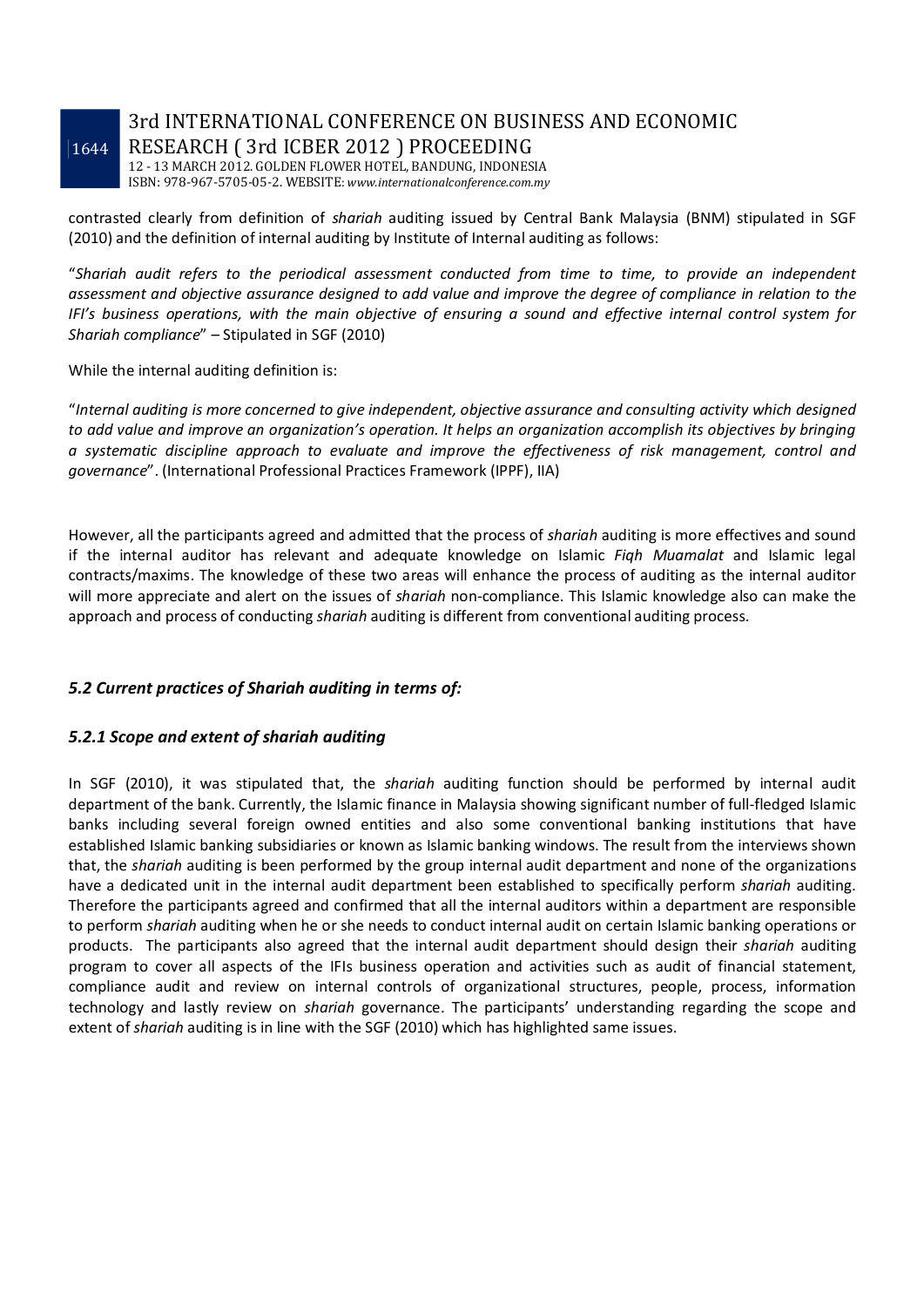### 3rd INTERNATIONAL CONFERENCE ON BUSINESS AND ECONOMIC RESEARCH ( 3rd ICBER 2012 ) PROCEEDING

12 - 13 MARCH 2012. GOLDEN FLOWER HOTEL, BANDUNG, INDONESIA ISBN: 978-967-5705-05-2. WEBSITE: *www.internationalconference.com.my*

However, according to 4 participants, in reality, practices of *shariah* auditing are still at minimum and need a lot of improvement. In fact, according to some of them, the *shariah* auditing is only been performed at the surface level of auditing process such as fulfilling an audit program checklist and some of the internal auditor still leveraging the conventional audit program and understanding while they are performing audit on certain Islamic products and operations. This approach is certainly erroneous due to the different natures and concepts of the Islamic banking products and operations in ensuring compliance on certain *shariah* principles.For instance, the *ijarah* contracts should fulfill *ijarah* contract's conditions i.e. proper evidence of ownership must be in place to support the fact that the asset is in the ownership of the IFIs including accounting treatment and claim for capital allowances to local accounting and tax regulations. Therefore some of the participants claimed that, only a few internal auditors have a good understanding on certain concepts of Islamic banking and its nature of operation which have caused wrong interpretation of results and finally lead to *shariah* non-compliance issues. In addition, the participants also commented that the *shariah* auditing practices was not effectively implemented due to insufficient time to conduct the *shariah* auditing and lack of expertise. Therefore, out of five interviews, participant's response on whether their IFIs effectively implement the *shariah* audit reported as follows; 2 respondent reported effective, another 2 respondents said quite effective and 1 *shariah* committee claimed that the *shariah* auditing in the banks is not effective.

#### *5.2.2 The current framework adopted by the IFIs*

Under this sub-section, the research investigate on how the approach or process have been adopted by the internal audit department in relation to the framework or standards, audit process, audit program and plan they are adopted. The result indicated that, the internal audit department adopted a framework or standards as stipulated in the International Standards for Professional Practice of Internal Auditing (IPPF) issued by the Institute of Internal Audit (IIA) and Guidelines on Minimum Audit Standards for Internal Auditor of Financial Institution Issued by Malaysia Central Bank (BNM). At the moments, there is no standards specifically design for *shariah* auditing. The *shariah* auditing is being performed in all unit of business operation which normally depends on the group internal audit risk assessment and annual internal audit plan conducted by the internal audit department. Out of 4 interviews revealed that current practices of *shariah* audit program in IFIs are shared with the conventional audit program, which in some extent this audit program will involve certain modifications to be adopted when it applies to Islamic banking products and operations. Only one participant stated that their organization has designed a structured *shariah* audit program which specifically for *shariah* auditing purposes. However, the participant claimed that the *shariah* audit program still needs improvement due to lack of step-by-step shari'ah audit procedures, policies and processes when offering Islamic financial services. The audit program should also include standard operating procedures including accounting (MASB, IFSB etc.), regulatory requirements (BNM) and other requirements. In addition, the participants were asked whether it is essential for the IFIs to have its own *shariah* audit framework and program. Then, all the participants noted that, the Malaysia Central Bank (BNM) should at least issues a general framework and general list of audit program to be used as a guideline for the IFIs. The objective of the framework is to help the IFIs to design their own *shariah* auditing framework and program which will be based on their natures and types of Islamic banking products and operations they have offered.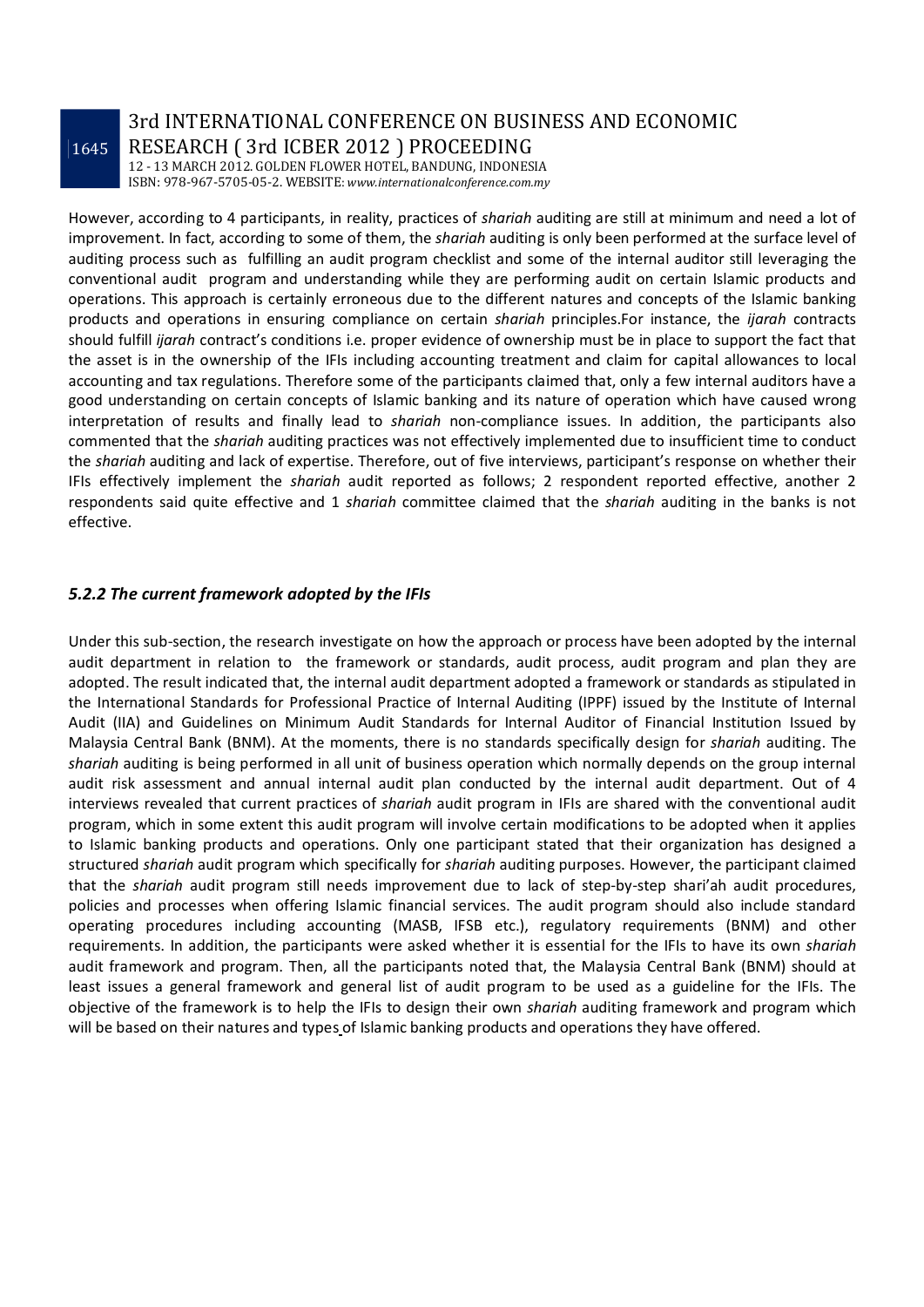3rd INTERNATIONAL CONFERENCE ON BUSINESS AND ECONOMIC RESEARCH ( 3rd ICBER 2012 ) PROCEEDING

12 - 13 MARCH 2012. GOLDEN FLOWER HOTEL, BANDUNG, INDONESIA ISBN: 978-967-5705-05-2. WEBSITE: *www.internationalconference.com.my*

#### *5.2.3 Roles of shariah review function and shariah committee in shariah auditing*

According to SGF (2010) the internal auditors may engage the expertise of the IFIs *Shariah* officers from *Shariah* reviews functions and *shariah* committee in performing the audit, as long as the objectivity and independence of the audit is not compromised. The interviews indicated that the internal auditors having close working relationship with the *shariah* review department particularly related to confirming *shariah* principles and practices such as the internal audit department reviews the *shariah* compliance framework and internal control. In the meantime, the *shariah* reviews department act as a referral point for the internal audit department to get confirmation and clarification on certain of *shariah* issues. In addition, all the participants from the interviews seems well understood the roles and function of *shariah* review department which to ensure *shariah* compliance in all Islamic banking activities. However, in terms of relationship between the internal auditor and *shariah* committee, several of different practices were found from the interviews. About 2 participants agreed that their internal audit department had close working relationship with the *shariah* committee. While, 1 of the participants stated that they had quite close working relationship and lastly 2 participants claimed that the IFIs' *shariah* committee did not perform an active oversight role on *shariah* audit function. This practice violated the SGF (2010) as the guideline stipulated that the *Shariah* Committee is expected to perform an oversight role on *Shariah* matters related to the institution's business operations and activities which can be done through *shariah* review function and *shariah* audit function. The *shariah* committee's active roles also can be measured through their participation in audit committee meeting. However this practices still varies among the IFIs. 2 participants informed that their *shariah* committee is invited to attend board of directors meeting as well as the audit committee meeting. While, another 2 participants stated that their *shariah* committee is only invited to attend audit committee meeting, and lastly, 1 participant (which the participant is a *shariah* committee) claimed that they could not play an active roles since the management do not really accept and understand the importance of *shariah* committee's roles in developing the *shariah* audit program and assisting internal auditor in reviewing *shariah* auditing process. As a consequence, the *shariah* committee was not invited to attend any audit committee meeting and board of directors meeting. One interesting finding from this interview also revealed that, in some situations, their roles are denied by the management by putting a limit and discard *shariah* committee to participate actively in the internal audit department. Lastly under this sub – section, the interviews investigate the formal reporting channel practiced by the internal audit department regarding findings from *shariah* auditing process.

#### *5.2.4 Governance and reporting line of internal auditor*

The result from the interviews stated that all the IFIs complies with the SGF (2010) guidelines as their governance and reporting line of *shariah* internal auditor are required to report to board of audit committee of the IFIs and *shariah* committee. Then, for any *shariah* non - compliance issues the internal audit department is also required to report to the board of directors of the IFIs.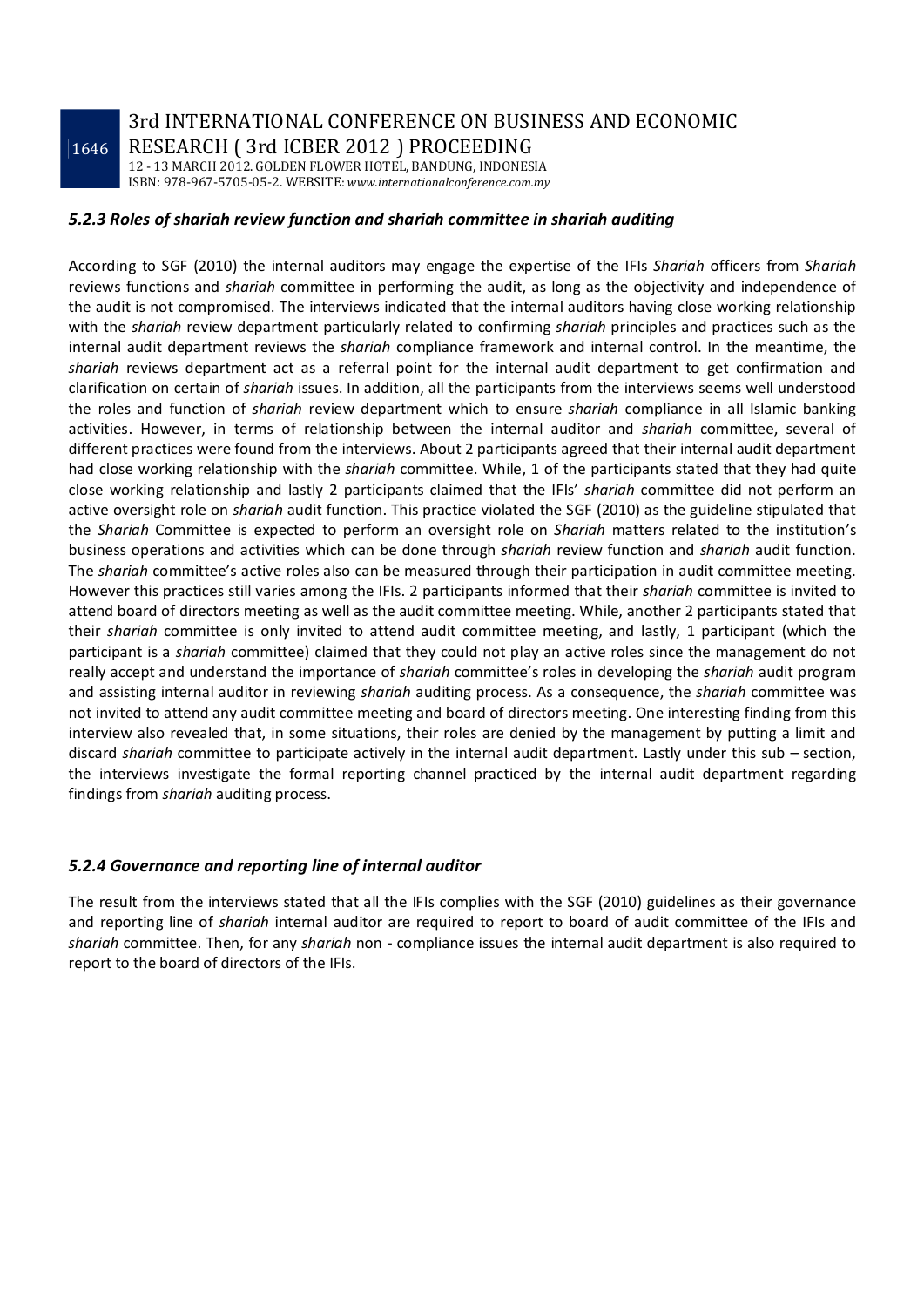3rd INTERNATIONAL CONFERENCE ON BUSINESS AND ECONOMIC RESEARCH ( 3rd ICBER 2012 ) PROCEEDING

12 - 13 MARCH 2012. GOLDEN FLOWER HOTEL, BANDUNG, INDONESIA ISBN: 978-967-5705-05-2. WEBSITE: *www.internationalconference.com.my*

#### *5.2.5 Competency requirement*

All the participants strongly agreed that *shariah* knowledge is important to be possessed by the internal auditor especially when they are involved in *shariah* auditing process. According to 1 participant, he/she mentioned that the internal auditor should possess this knowledge to appreciate and understand the condition of each of the *shariah* principles which the internal auditor then immediately can identify any violations of *shariah* principles in Islamic transactions and operations. A closer analysis of the SGF (2010) related to internal auditor's competency requirement, revealed that a general guideline was postulated. The SGF (2010) principles 7, para 7.8 stated that; "*the function shall be performed by internal auditors, who have acquired adequate Shariah-related knowledge and training*". The result from the interviews indicated that the IFIs did not perceive the importance of *shariah* knowledge to be possessed by their staffs. Only 1 participant stated that their staffs are made compulsory to attend and participate in Islamic *Fiqh Muamalat* and Islamic Legal Maxims training or workshop. The internal auditor's participations will be evaluated in the staff key performance indicators (KPI). Meanwhile, another 4 participants stated that, their organizations only strongly encourage the staff to attend and enroll in any Islamic banking and finance courses but not mandating it as a compulsory action that need to be fulfilled. Hood & Bucheery (1999) opined that religious auditor is guided by religious beliefs prescribed in *Quran*, *Sunnah* and *Ijma'* which would be more highly regarded compared to the legal rules and professional code of ethics. Therefore, this study also tries to explore the perception whether the *shariah* auditing should only be performed by Muslims or not. As a result, all the participants do not agree with the perception but outlined certain condition should be fulfilled by non – Muslim such as the non – Muslim internal auditor should adequately has *shariah* knowledge and able to apply the knowledge in every transactions in Islamic banking products and operations. However, according to all participants of the interview, *shariah* officers should only comprise of Muslims followers due to the extensiveness of *shariah* review that need to be performed by them.

#### *5.2.6 Challenges and limitations*

All the participants from the interviews clearly indicated that their major challenges of implementing effective *shariah* auditing are due to lack of expertise and resources. This implies that not many internal auditors have sufficiently and adequately Islamic *shariah* knowledge and understand Islamic financial system as well as at the same time, not many *shariah* officer well understand the conventional financial system which can make them to be more critical to compare and contrast the different between these two financial systems. The plausible explanation from this problem may be due to lack of courses offered at the university level from a combination of Accounting and Auditing courses and Islamic principles courses. Furthermore, another challenge in implementing effective *shariah* auditing is lack of support from management. The finding proves that only 2 participants agreed that the management plays an important role in supporting *shariah* auditing practices. While, the other 3 of participants stated that the management does not perceive the importance of *shariah* auditing. The sentiment against this is due to the perception that *shariah* auditing is similar to conventional or normal practices of auditing.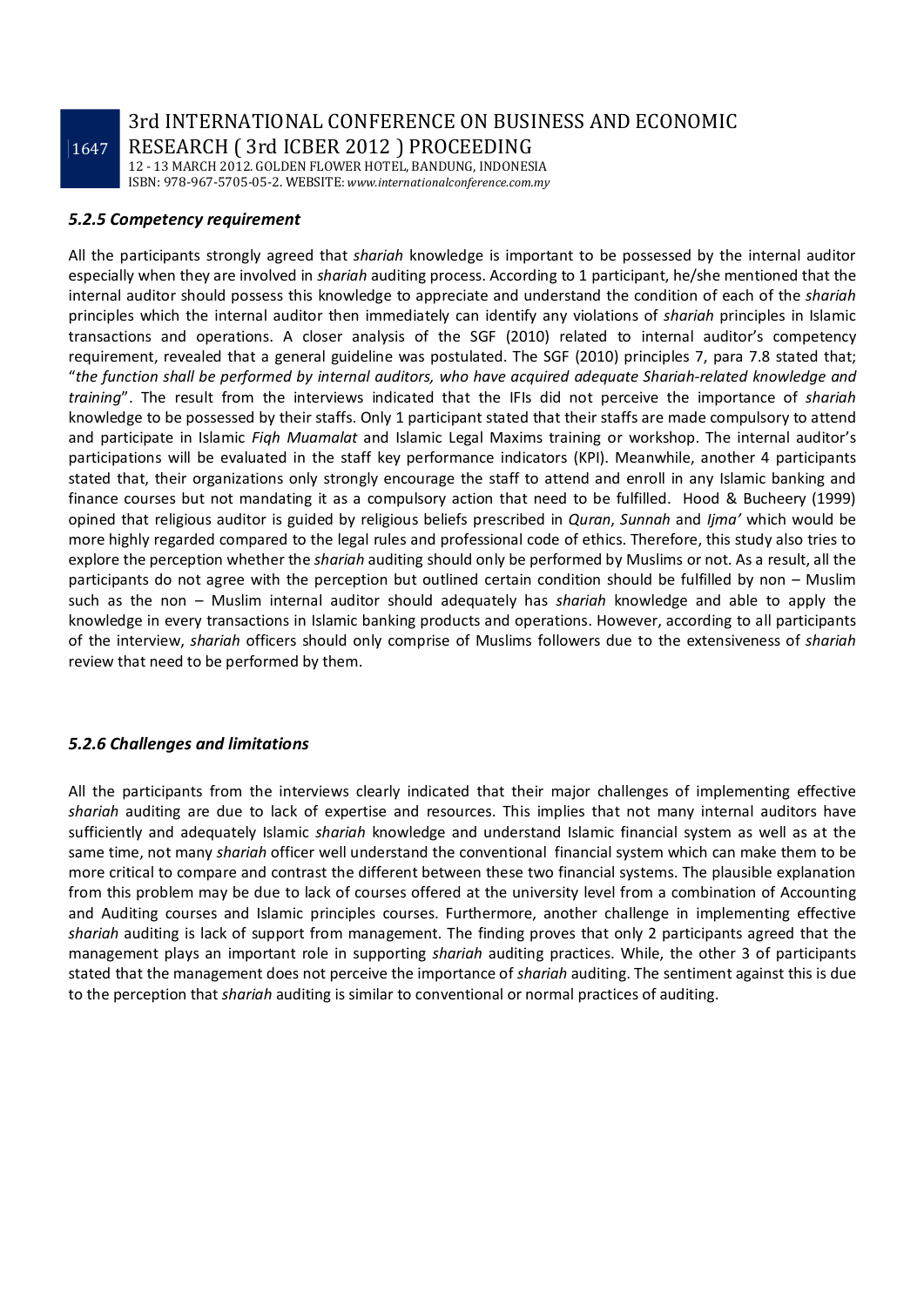3rd INTERNATIONAL CONFERENCE ON BUSINESS AND ECONOMIC RESEARCH ( 3rd ICBER 2012 ) PROCEEDING

12 - 13 MARCH 2012. GOLDEN FLOWER HOTEL, BANDUNG, INDONESIA ISBN: 978-967-5705-05-2. WEBSITE: *www.internationalconference.com.my*

#### **6. Conclusion**

This research intends to contribute towards a better understanding of the current practices of *shariah* auditing in a unique environment of Islamic banking which requires different philosophical concept. Hence, this study aims to increase the understanding *shariah* audit, viewing *shariah* audit in the context of Islamic banks from a broader perspective (to achieve and fulfill Muslims societies interest) which also encompasses a bigger audit scope and hence serious concern should be undertaken to establish the subject systematically and put it in practice according. The result from the interviews found that the IFIs still struggling to establish effective *shariah* auditing framework and program. This finding is supported by other study that found the IFIs have to depend on the conventional auditing framework for audit purposes which is limited in scope, despite the obligation to meet the objectives of the *shariah* (Nawal et. al, 2009). The study also indicate that, the *shariah* auditing practices still needs a lot of improvements such as in terms of improving understanding among the internal auditor, implementation of *shariah* auditing process, fulfilling resources and expertise requirement and support from management. One of the limitations in this research is due to its qualitative nature hence not able to generalize to explain the population. The next stage of our research is to conduct survey and experiment.

#### **Acknowledgement**

This paper is under research grant received from International Association for Accounting Education and Research

#### *References*

Abdallah, Ahmed Ali (1994). *The role of Shariah Supervisory Board in setting accounting policies in Islamic Banks: Selected Reading*. London: Institute of Islamic Banking and Insurance

Abdelgader, B., Graham, H.R and Cyril, R.T (1994). *External audit and corporate governance in Islamic Banks : A joint practitioners – academic research study*. Avebury and Ashgate Publishing Limited

Abdel Magid, M.F. (1981). Theory of Islamic banking: Accounting implications. *The International Journal of Accounting Educations and Research.* 17(1)

Abdul Rahman, A. R., (2008). *Shariah* Audit for Islamic Financial Services: The Needs and Challenges. ISRA Islamic Finance Seminar

Abdul Rahman, A.R., (1998). Issues in corporate accountability and governance: An Islamic perspective. *AJISS*,15 (1) 55-69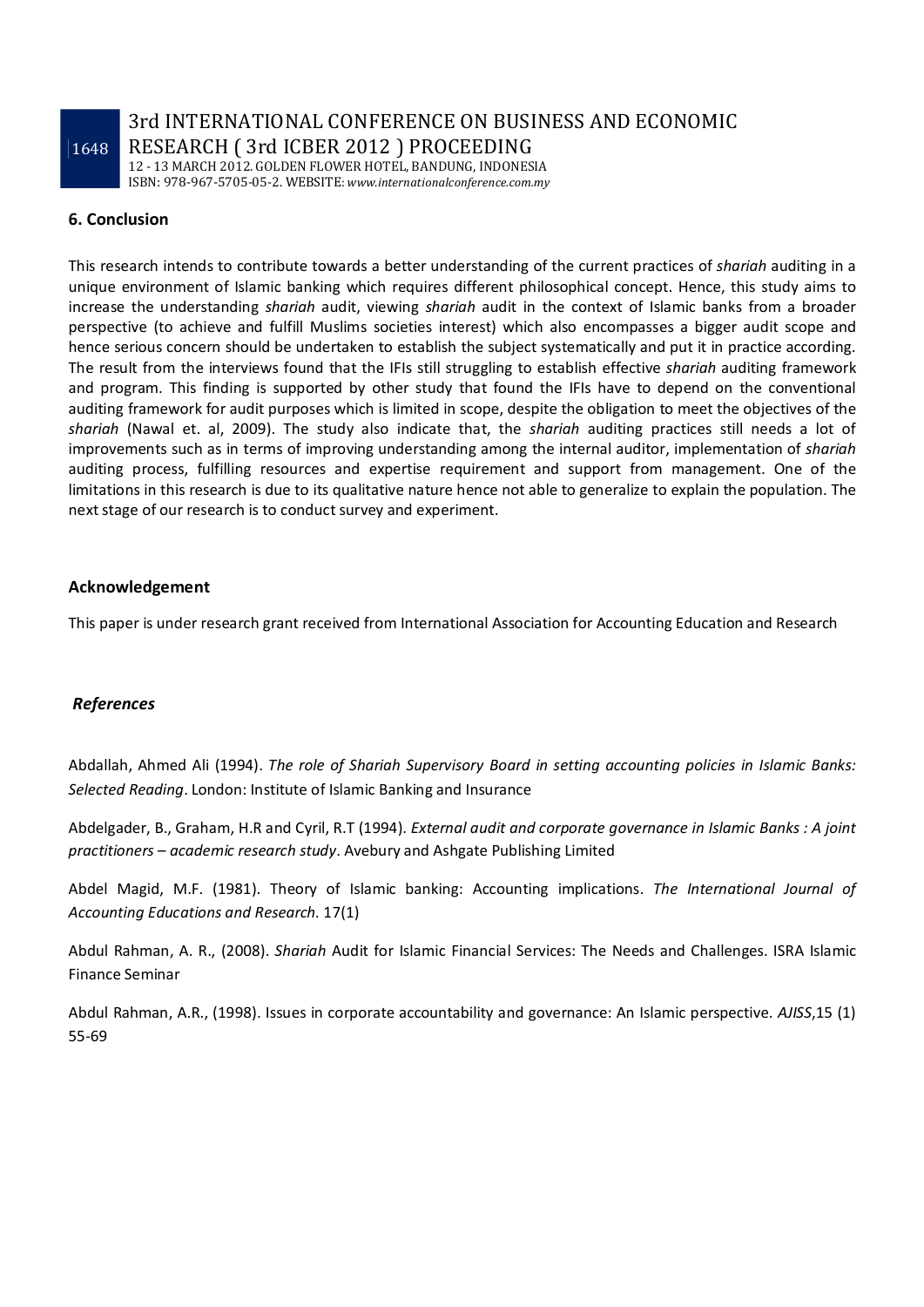### 3rd INTERNATIONAL CONFERENCE ON BUSINESS AND ECONOMIC RESEARCH ( 3rd ICBER 2012 ) PROCEEDING

12 - 13 MARCH 2012. GOLDEN FLOWER HOTEL, BANDUNG, INDONESIA ISBN: 978-967-5705-05-2. WEBSITE: *www.internationalconference.com.my*

*Accounting and Auditing Organization for Islamic Financial Institutions (2002) Accounting and Auditing, Governance Standards for Islamic Financial Institutions*. Manama, Bahrain

Adnan. M.A. (1996) An investigation of accounting concepts and practices of Islamic banks. The cases of Bank Islam Malaysia Berhad and Bank Muamalat Indonesia, PhD Thesis. University of Wallongong.

Ahmad, N. and Haron, S. (2002). Perception of Malaysian Corporate Customers towards Islamic Banking products and services. *International Journal of Islamic Financial Services*. 3(4)

Akhyar. M.A., and Gaffikin. M., (Undated). Paper presented in Accounting, Commerce & Finance : The Islamic Perspective International Conference

Al-Abiji, K.A.F., (1998). Developing the responsibility of the auditor to meet the requirements of investment in Islamic banks. *Islam Today*, 7, 32, 32-50

Alam, K.F., (1991). *Shariah*, Financial Dealings and Accounting Practices. Paper presented in the Second South East Asia University Accounting Teachers Conference, Jakarta

Alwi, M.S (2007). *A Mini Guide to Shariah Audit for Islamic Financial Institution – A Primer*. CERT Publications, Kuala Lumpur

*American Institute of Certified Pulic Accountants. Statements on Auditing standards*. New York : AICPA, 2004

Arens, A.A and Loebbecke, J.K (1998). *Auditing: An integrated Approach*. Prentice Hall International

Ashton, R.H and Alison, H.A (1995). *Judgment and decision making research in accounting and auditing*. First edition. Cambridge University Press

Bank Negara Malaysia (2004). *Guidelines on the Governance of Shariah Committee for the Islamic Financial Institutions.* BNM Kuala Lumpur

Bank Negara Malaysia (2005 & 2010). *Guidelines on the Shariah Governance Framework for Islamic Financial Institutions*. BNM Kuala Lumpur

Baydoun, N. and Willet, R. (1999). Islam and Accounting: Ethical Issues in the presentation of financial information. *Accounting, Commerce & Finance: The Islamic Perspective*. Vol 1 No 1 (June)

Besar, M.H.A, Abd Sukor, M.E, Abdul Muthalib, N., Gunawa, A.Y., (2009). The practice of *Shariah* Review as Undertaken by Islamic Banking Sector in Malaysia. *International Review of Business Research Papers*, Vol. 5, No 1 January 2009. pp.294-306

Chapra, U., (1992). *The role of worldview and strategy. Islam and Economics Challenge*. Leicester, UK : The Islamic Foundation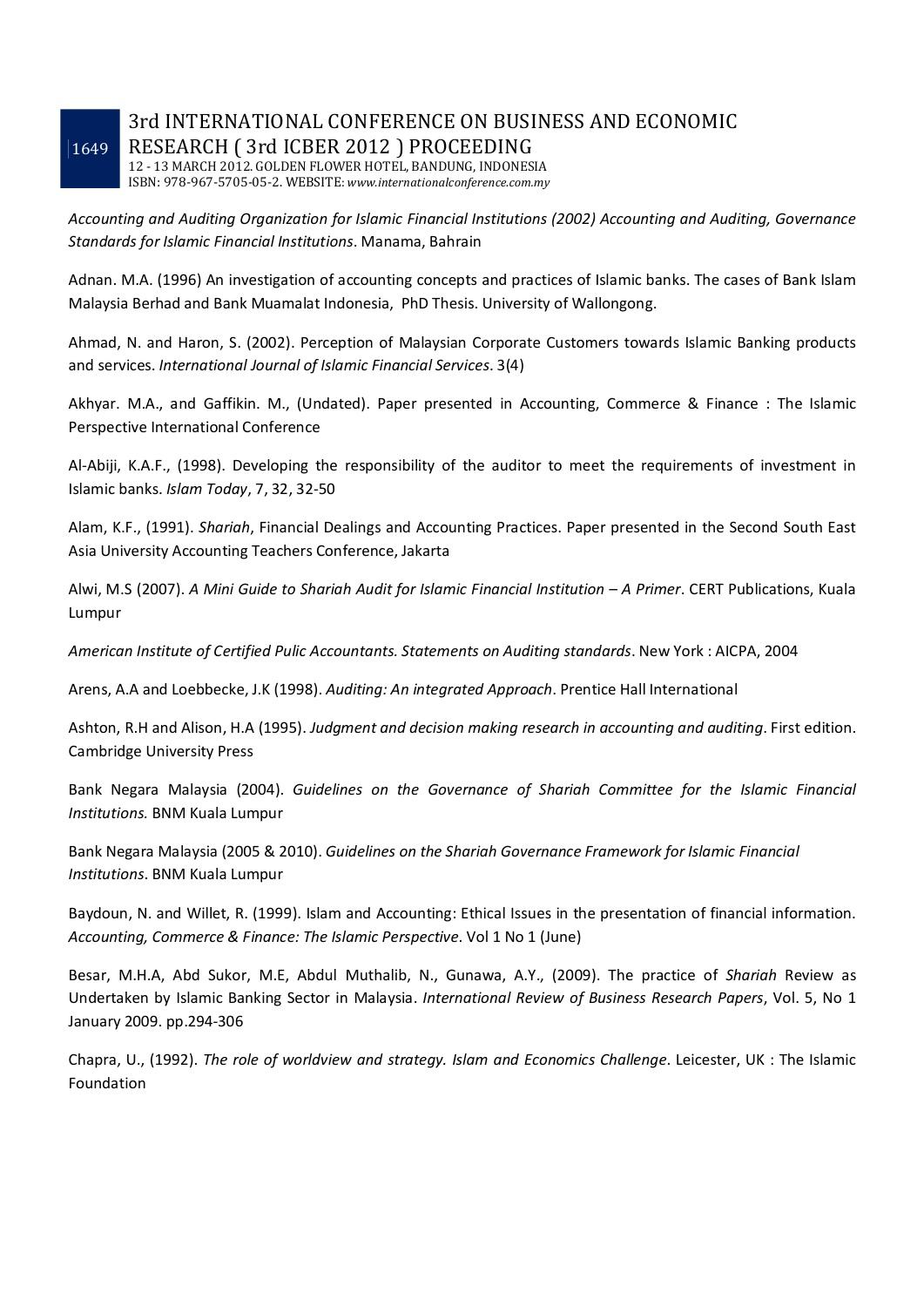### 3rd INTERNATIONAL CONFERENCE ON BUSINESS AND ECONOMIC RESEARCH ( 3rd ICBER 2012 ) PROCEEDING

12 - 13 MARCH 2012. GOLDEN FLOWER HOTEL, BANDUNG, INDONESIA ISBN: 978-967-5705-05-2. WEBSITE: *www.internationalconference.com.my*

Choudhury, M.A., (1999.) Islamic economics and Islamic political economy. *Humanomics*, 25(5), 1-5

Cyril, T., & Karim, R.A.A (1987). The *Shariah* and Its implications for Islamic financial analysis : An opportunity to study interections among society, organization and accounting. *The American Journal of Islamic Social Sciences*. Vol 4 (1).191-205

Dittenhofer, M.A., Ramamoorti, S., Ziegenfuss, D.E., and Evans, R. L., (2010). *Behavioral dimensions of internal auditing: A practical guide to professional relationship in internal auditing.* Published by The Institute of Internal Auditors Research Foundation

Dusuki, A. W., (2007). The Ideal of Islamic Banking: A Survey of Stakeholders' Perceptions. *Review of Islamic Economics*, Vol. II, Special Issues, 2007, pp. 29-52

Funkhouser,J.T., and Greeno, J.Ladd. (1984). *The growth and evolution of environmental auditing*. In Lee Harrison 9 edited. In chief). The McGraw-Hill Environmental Auditing Handbook: A Guide to Corporate and Environmental Risk Management. United States: McGraw – Hill Book Company

Gambling, T. and Karim, R.A., (1993). *Business and accounting ethics in Islam*. London : Marsell Publishing Ltd

Gambling, T.E and Karim,A.A.A (1986). Islam and Social Accounting. *Journal of Business Finance and Accounting*. 13(1)

Grais, W., and Pellegrini, M. (2006) Corporate governance and *Shariah* compliance in institutions offering Islamic financial services. World Bank Policy Research Working Paper, November 2006. http://econ.worldbank.org

Hameed, S. (2000) The need for fundamental research in Islamic Accounting. http://Islamic-finance.net/islamicaccounting/acctg.html

Hameed, S., (2000). *The need for Islamic accounting: Perceptions of Malaysian Muslim accountants and academics on the objective and characteristics of Islamic accounting*. PhD Thesis, University of Dundee, United Kingdom

Hamid, S., Craig., and Clarke, F., (1993). Religion : A confounding cultural element in the international hormonisation of accounting. *Abacus*, 29, 131-148

Haneef,M.A.M (1997). The Islamic worldview and Islamic economics. *IIUM Journal of Economics and Management*, 5(1)

Haniffa, R.M., & Cooke, T. E., (2002). Culture, corporate governance and disclosure in Malaysiab corporations. *Abacus*, 38(3), 317-349

Janahi, Khalid Abdullah (2000). *Auditing of Islamic banks – A practitioner's perspective. In Asma Siddiqui (ed) Anthopology of Islamic Banking*. London: Institute of Islamic Banking and Insurance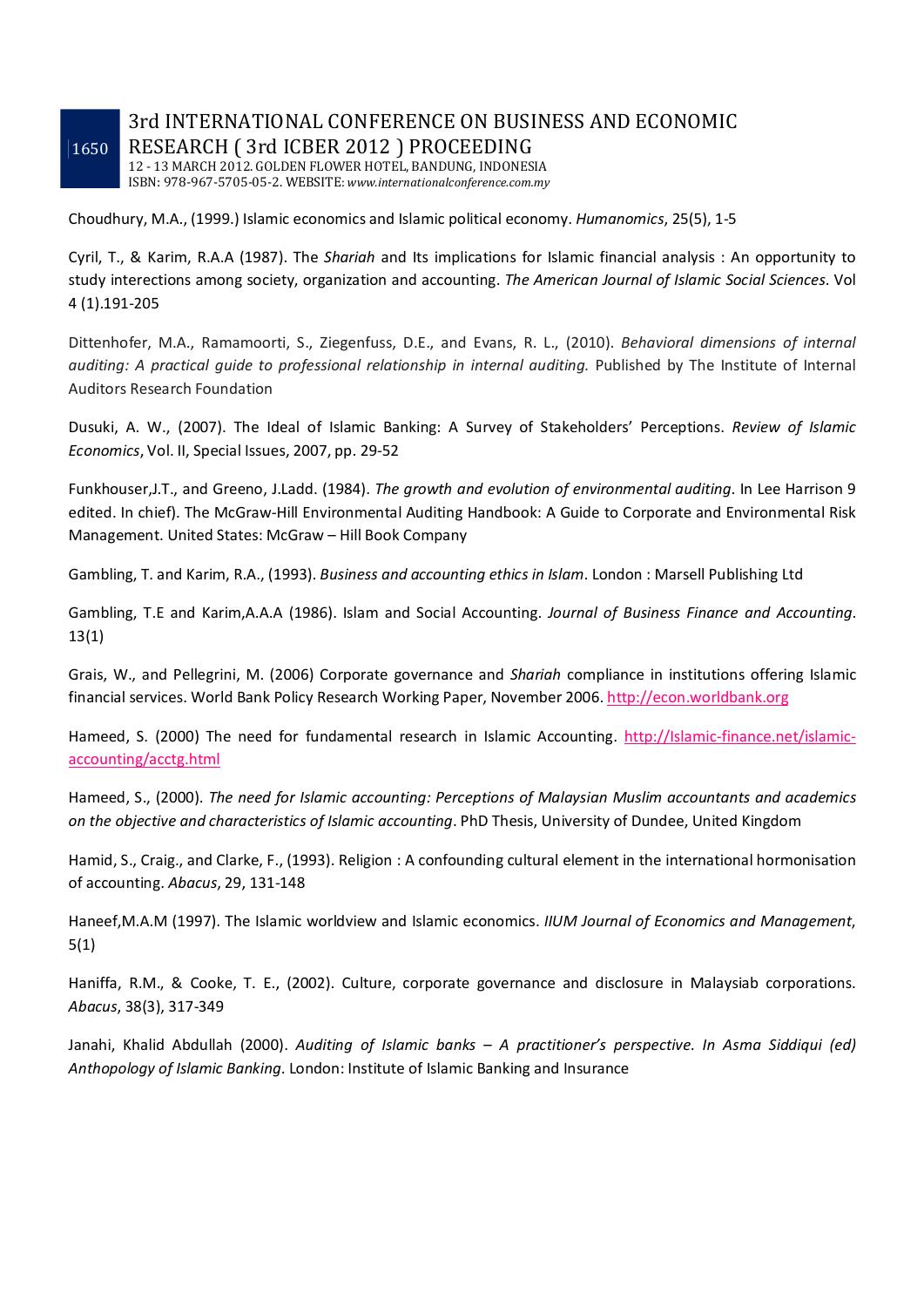### 3rd INTERNATIONAL CONFERENCE ON BUSINESS AND ECONOMIC RESEARCH ( 3rd ICBER 2012 ) PROCEEDING

12 - 13 MARCH 2012. GOLDEN FLOWER HOTEL, BANDUNG, INDONESIA ISBN: 978-967-5705-05-2. WEBSITE: *www.internationalconference.com.my*

Karim, R.A.A (1999). Standard setting for the financial reporting religious business organizations: The case of Islamic banks. *Accounting and Business Research*, 20 (80)

Karim, R.A.A. (1995). The nature and rationale of a conceptual framework for financial reporting by Islamic banks. *Accounting and Business Research*. 25 (100)

Karim, R.A.A., (1990). The independence of religious and external auditors: The case of Islamic banks. *Accounting, Auditing and Accountability Journal*, 3(3), 34-44

Khan, F. (1986). *Discounting for time value: An Islamic perspective*. Mimeo, International Institute of Islamic Economics, Islamabad, Pakistan

Khan, Muhammad Akram (1982). *Al Hisba and the Islamic Economy. In Khurshid Ahmad 9 edition), Public Duties in Islam: The Institutions of the Hisba.* United Kingdom : The Islamic Foundation.

Khan, Muhammad Akram (1985). Auditing in Islamic framework. *Hamdard Islamicus* 8(4), 65-76

Khan, Muhammad Akram (1985). Role of the auditor in an Islamic Economy. *Journal of Research in Islamic Economics*

Mirakhor, A., (2000). *General characteristics of and Islamic economic system. In Asma Siddiqui (ed.) Anthopology of Islamic Banking*. London: Institute of Islamic Banking and Insurance

Mirza, M. Baydoun, N. (1999) Do Islamic societies need their own accounting and reporting standards. *Journal of the Academy of Business Administration*,4(2) 39-45

Nawal, K, Shahul, H and Sulaiman, M., (2009) *Shariah* Auditing in Islamic Financial Institutions: Exploring the Gap between the 'Desired' and the 'Actual'. *Global Economy and Finance Journal*, Vol. 2 No 2. 2 September 2009. pp. 127 – 137

Patton, M.Q (2002) *Qualitative research and evaluation methods* (3 ed. edition) Thousand Oaks, California; Sage Publications

Ramamoorti, S. (1995) Decision framing and efficiency/effectiveness trade offs in auditors planning materiality judgment. (Thesis) The Ohio State University

Siddiqui, M.N. (1981) *Muslim Economics Thinking: A survey of contemporary literature*. The Islamic Foundation, United Kingdom

Tag El-Din,S.I., (2004) *Issues in accounting standards for Islamic Financial Institutions*. Markfield Institute of higher education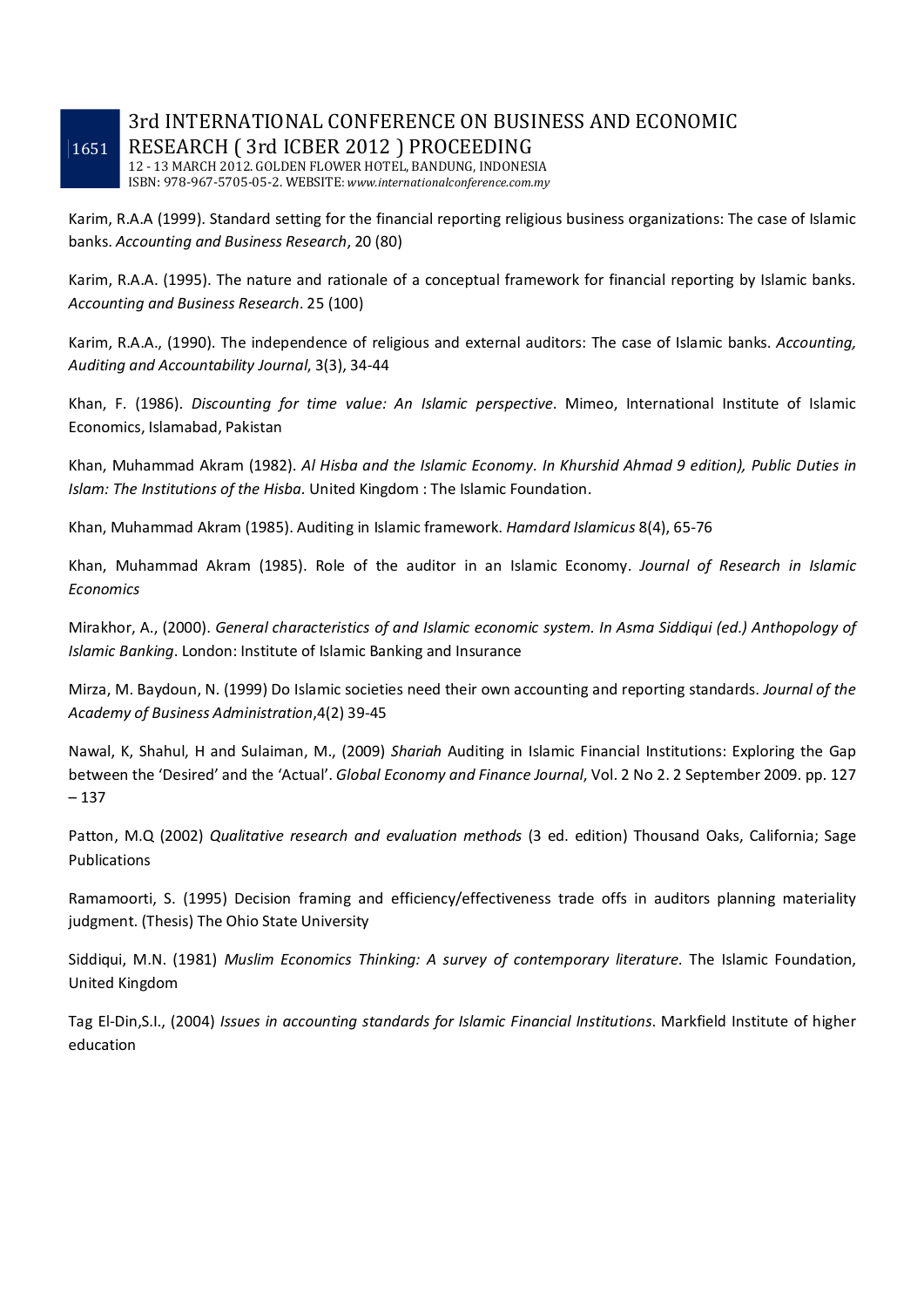# 3rd INTERNATIONAL CONFERENCE ON BUSINESS AND ECONOMIC RESEARCH ( 3rd ICBER 2012 ) PROCEEDING

12 - 13 MARCH 2012. GOLDEN FLOWER HOTEL, BANDUNG, INDONESIA ISBN: 978-967-5705-05-2. WEBSITE: *www.internationalconference.com.my*

Tomkins. C. and Karim,R.A.A (1987) The *Shariah* and Its implications for Islamic Fiinancial analysis: An Opportunity to study interactions among society, organization and accounting. *American Journal of Islamic Social Sciences*. 4 No 1

International Professional Practices Framework (IPPF) issued by Institute of Internal Auditors

Zain, M. (2005) *The impact of audit committee and internal audit attributes on internal audit contribution to financial statement audit and audit fees : Perceptions of Malaysian Internal auditors*. Unpublished thesis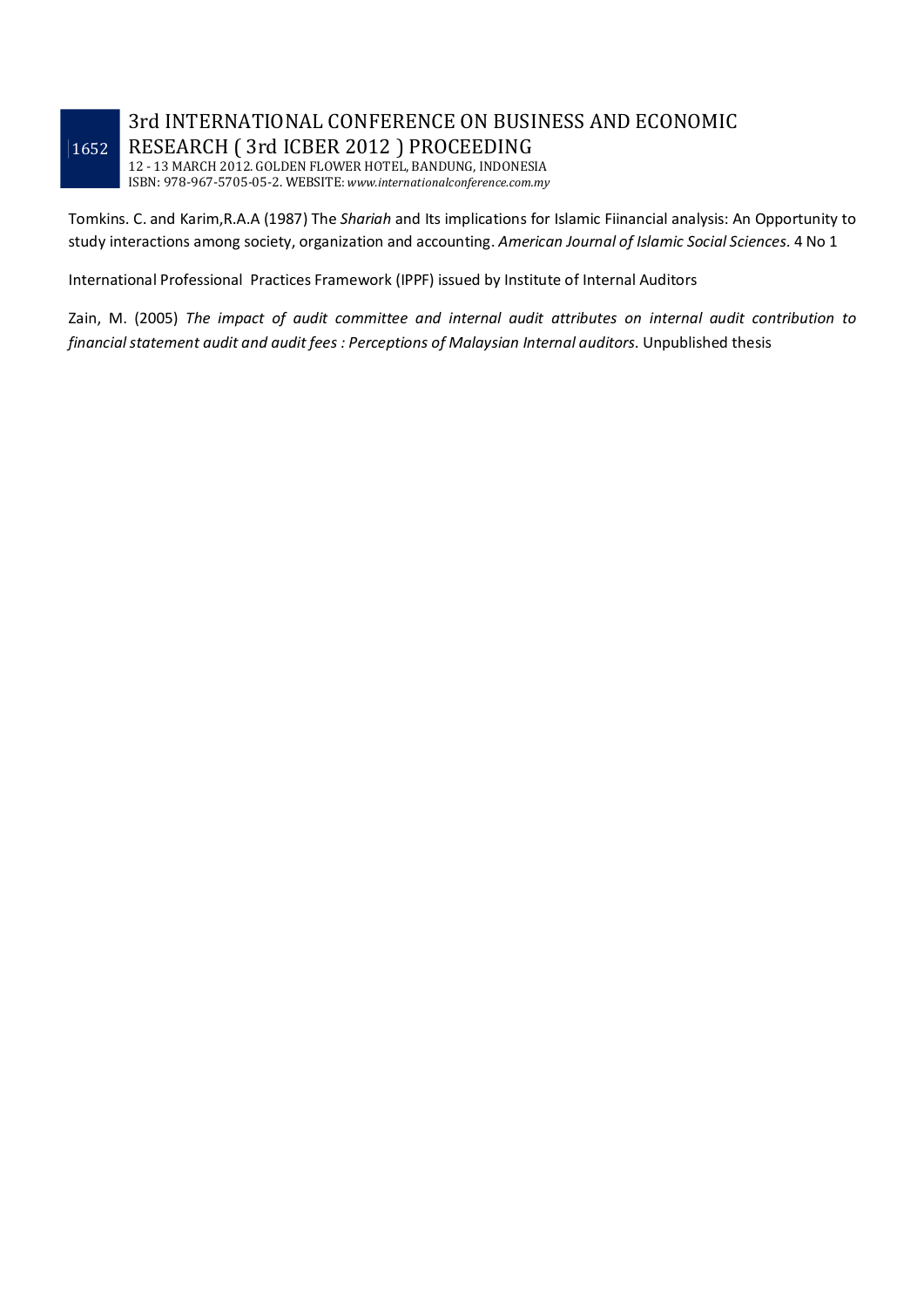RESEARCH ( 3rd ICBER 2012 ) PROCEEDING

12 - 13 MARCH 2012. GOLDEN FLOWER HOTEL, BANDUNG, INDONESIA ISBN: 978-967-5705-05-2. WEBSITE: *www.internationalconference.com.my*

#### **Appendix 1**

#### **The Structured Interviews Data Matrix**

| <b>Participants</b>                                                                                                                                              | P1               | P <sub>2</sub> | P <sub>3</sub> | <b>P4</b>    | P <sub>5</sub>                |
|------------------------------------------------------------------------------------------------------------------------------------------------------------------|------------------|----------------|----------------|--------------|-------------------------------|
| <b>Demographic Details</b>                                                                                                                                       |                  |                |                |              |                               |
| Gender                                                                                                                                                           | Female           | Male           | Female         | Male         | Male                          |
| No of years with Firm                                                                                                                                            | More than 5 yrs  | 1 yrs          | 3 yrs          | 3 yrs        | 2 yrs                         |
| No of Years as and internal<br>auditor                                                                                                                           | More than 20 yrs | 15 yrs         | 10 yrs         | 7 yrs        | 2 yrs as shariah<br>committee |
|                                                                                                                                                                  |                  |                |                |              |                               |
| <b>Background of Companies</b>                                                                                                                                   |                  |                |                |              |                               |
| Full Fledged Islamic Banks                                                                                                                                       |                  | $\checkmark$   |                |              |                               |
| <b>Windows of Islamic Banks</b>                                                                                                                                  | $\checkmark$     |                | $\checkmark$   | $\checkmark$ | $\checkmark$                  |
|                                                                                                                                                                  |                  |                |                |              |                               |
| (i) Research Questions - What<br>should be the definition of<br>shariah audit                                                                                    |                  |                |                |              |                               |
|                                                                                                                                                                  |                  |                |                |              |                               |
| - To validate and give assurance<br>that the internal control of the<br>company is effective and<br>efficient to preserved and<br>comply with shariah principles | Yes              | Yes            | Yes            | Yes          | Yes                           |

1653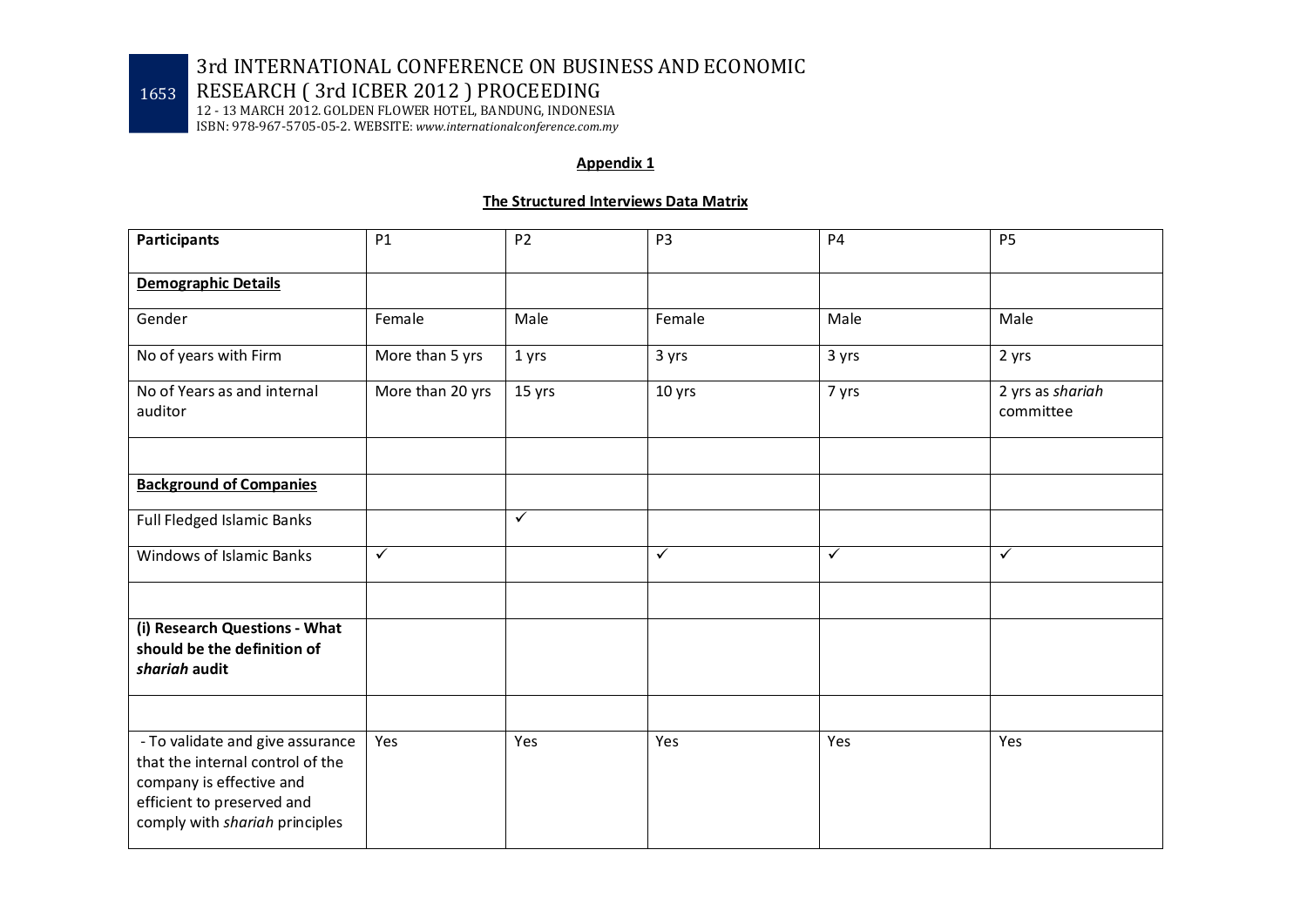# 1654 RESEARCH ( 3rd ICBER 2012 ) PROCEEDING

| - To reduce risk for bank                                                                                             | Yes                                                                                                                                                   | Yes                                                                                                                                                    | Yes                                                                                                                                                                                                                                                                                                                                                                                                                                                                    | Yes                                                                                                                                                 | Yes                                                                                                                                                                                                      |
|-----------------------------------------------------------------------------------------------------------------------|-------------------------------------------------------------------------------------------------------------------------------------------------------|--------------------------------------------------------------------------------------------------------------------------------------------------------|------------------------------------------------------------------------------------------------------------------------------------------------------------------------------------------------------------------------------------------------------------------------------------------------------------------------------------------------------------------------------------------------------------------------------------------------------------------------|-----------------------------------------------------------------------------------------------------------------------------------------------------|----------------------------------------------------------------------------------------------------------------------------------------------------------------------------------------------------------|
| - Give consulting i.e. to advise<br>and consultation in setting up<br>internal control                                | Yes                                                                                                                                                   | Yes                                                                                                                                                    | Yes                                                                                                                                                                                                                                                                                                                                                                                                                                                                    | Yes                                                                                                                                                 | Yes                                                                                                                                                                                                      |
| - Similar to conventional/normal<br>audit i.e. in terms of Audit<br>Methodology used (audit<br>program and checklist) | Similar to<br>conventional -but<br>the internal<br>auditor is strongly<br>encourage to<br>have good<br>understanding<br>relating shariah<br>knowledge | Similar to<br>conventional<br>- but the internal<br>auditor is strongly<br>encourage to<br>have good<br>understanding<br>relating shariah<br>knowledge | Similar conventional -<br>but for P3, the<br>difference of shariah<br>audit is due to the the<br>main objective of<br>shariah audit which is<br>to consider the<br>importance of<br>complying shariah<br>principles. Therefore,<br>the audit methodology<br>or program design<br>must specifically<br>design for Shariah<br>audit<br>P3 also agreed that it<br>is important for the<br>internal auditor to<br>have good<br>understanding relating<br>shariah knowledge | Similar to<br>conventional<br>- but the internal<br>auditor is strongly<br>encourage to have<br>good understanding<br>relating shariah<br>knowledge | Similar but must be in<br>depth and focused to<br>fulfill shariah<br>compliance<br>- but the internal<br>auditor is strongly<br>encourage to have<br>good understanding<br>relating shariah<br>knowledge |
| (ii) Research Question - What is<br>the current practices of shariah<br>audit?                                        |                                                                                                                                                       |                                                                                                                                                        |                                                                                                                                                                                                                                                                                                                                                                                                                                                                        |                                                                                                                                                     |                                                                                                                                                                                                          |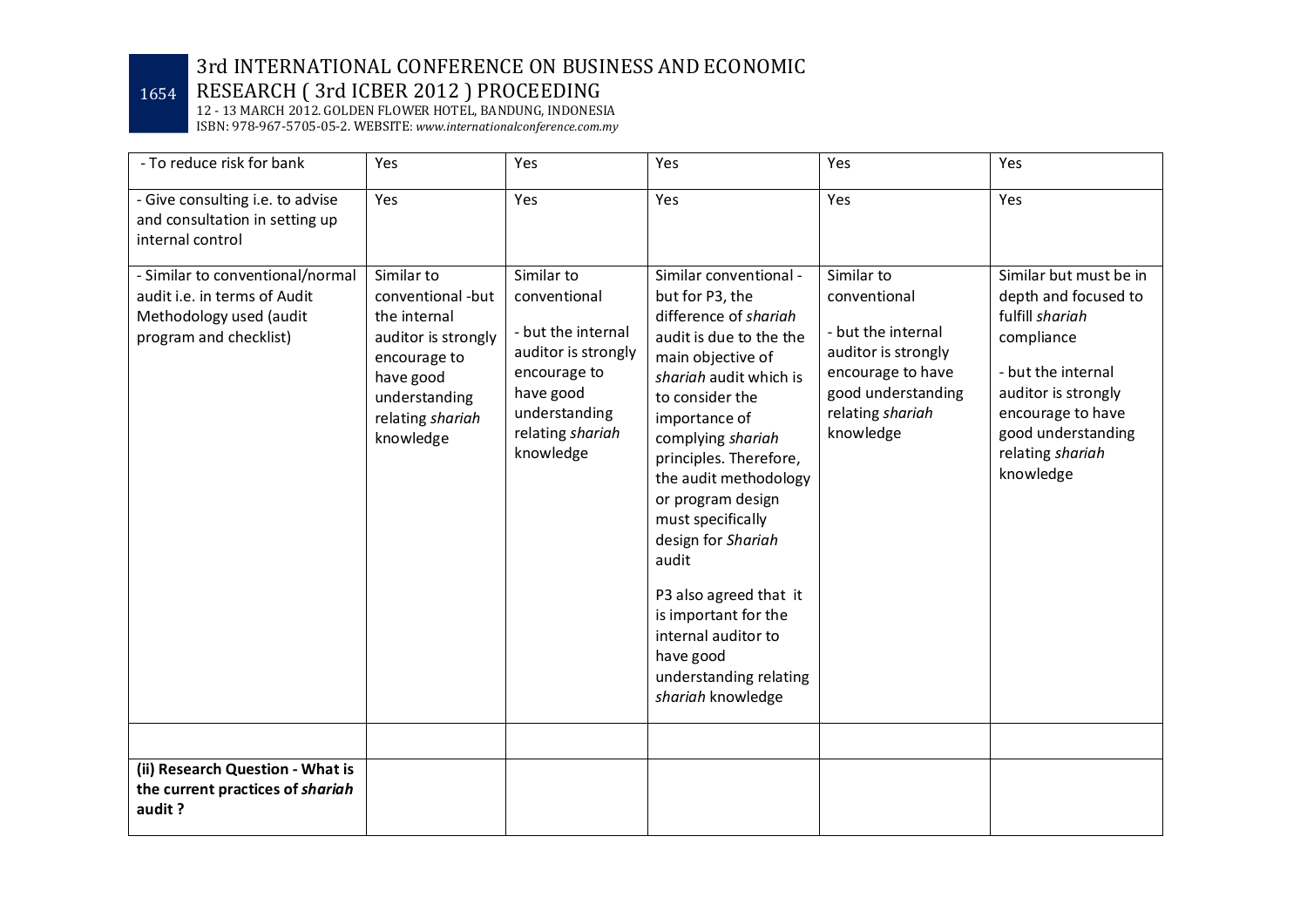# 1655 RESEARCH ( 3rd ICBER 2012 ) PROCEEDING

| (1) Scope and extent of Shariah<br>auditing                        |                                   |                                         |                                               |                                               |                                            |
|--------------------------------------------------------------------|-----------------------------------|-----------------------------------------|-----------------------------------------------|-----------------------------------------------|--------------------------------------------|
| (1a) Practices of shariah auditing                                 | Perform by Group                  | Perform by Group                        | Perform by Group                              | Perform by Group                              | Perform by Group                           |
|                                                                    | Internal audit                    | Internal audit                          | Internal audit                                | Internal audit                                | Internal audit                             |
|                                                                    |                                   |                                         |                                               |                                               |                                            |
|                                                                    | Yes                               | Yes                                     | Yes                                           | Yes                                           | Yes                                        |
| (1b) Perform in all activities that<br>encompasses Islamic banking | Only at their<br>windows          | All operations<br>because of full       | Only at their windows                         | Only at their windows                         | Only at their windows                      |
| operation and structures (covers                                   |                                   | fledge of Islamic                       |                                               |                                               |                                            |
| in all Islamic banking systems)                                    |                                   | bank                                    |                                               |                                               |                                            |
| (1c) Existence of one dedicated<br>unit to perform Shariah audit   | $No$ – every<br>internal auditors | No - every<br>internal auditors         | No - every internal<br>auditors need to       | No - every internal<br>auditors need to       | No - every internal<br>auditors need to    |
|                                                                    | need to perform                   | need to perform                         | perform shariah audit                         | perform shariah audit                         | perform shariah audit                      |
|                                                                    | shariah audit                     | shariah audit                           | - but they have person                        | - but they have person                        | - but Shariah                              |
|                                                                    | - but they have                   | - but they have                         | in charge to be act as                        | in charge to be act as                        | Committee is                               |
|                                                                    | person in charge<br>to be act as  | person in charge<br>to be act as        | referral point for any<br>shariah audit issue | referral point for any<br>shariah audit issue | appointed to help the<br>Internal audit in |
|                                                                    | referral point for                | referral point for                      |                                               |                                               | developing shariah                         |
|                                                                    | any shariah audit                 | any shariah audit                       |                                               |                                               | audit program                              |
|                                                                    | issue                             | issue                                   |                                               |                                               |                                            |
| (1d) Level of current practices of                                 | Already in placed                 | Already in place                        | Already in place but                          | Already in place but                          | Already in place. But                      |
| shariah auditing in IFIs                                           | but need to cater<br>and add some | and didn't facing<br>difficulties since | they are only<br>leveraging the               | they are only                                 | need many<br>improvements in               |
|                                                                    |                                   | their bank is full                      | conventional audit                            | leveraging the<br>conventional audit          |                                            |
|                                                                    | audit programe<br>that can check  | fledge and solely                       | methodology and                               | methodology and                               | conducting shariah<br>audit. Even though   |
|                                                                    | shariah                           | following shariah                       | program. The                                  | program. The                                  | many CIAs said that                        |
|                                                                    | compliance issues                 | principles.                             | interviewee in opinion                        | interviewee in opinion                        | they are practicing                        |
|                                                                    | - The interviewee                 | However he's                            | that, the banks should                        | that, the banks should                        | shariah audit, but the                     |
|                                                                    | in opinion that                   | commented on                            | strengthen and                                | strengthen and                                | issues is to what                          |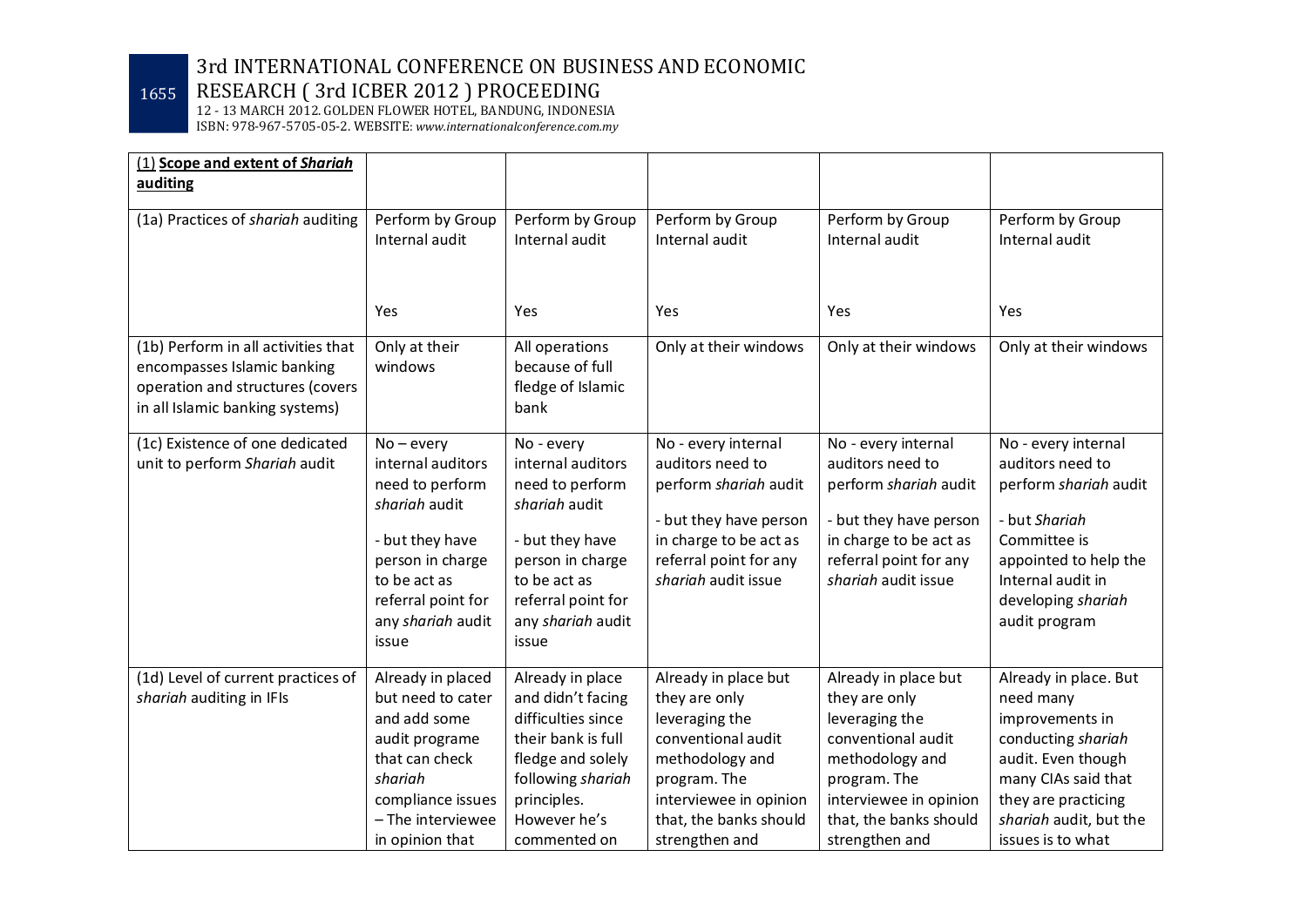1656 RESEARCH ( 3rd ICBER 2012 ) PROCEEDING

|                                  | shariah auditing<br>framework and<br>practices cab be<br>leveraged from<br>the existing<br>framework                | the relevancy of<br>shariah auditing<br>framework to be<br>used in Full Fledge<br>Islamic bank,<br>since the<br>framework is<br>more incline to<br>Islamic windows | improve the way they<br>conduct shariah<br>auditing since it just<br>cover certain area at<br>the surface level.<br>- still insufficient due<br>to time constraint and<br>resources | improve the way they<br>conduct shariah<br>auditing since it just<br>cover certain area at<br>the surface level.<br>- still insufficient due<br>to time constraint and<br>resources | extent the shariah<br>auditing is being<br>performed?.                                                        |
|----------------------------------|---------------------------------------------------------------------------------------------------------------------|--------------------------------------------------------------------------------------------------------------------------------------------------------------------|-------------------------------------------------------------------------------------------------------------------------------------------------------------------------------------|-------------------------------------------------------------------------------------------------------------------------------------------------------------------------------------|---------------------------------------------------------------------------------------------------------------|
|                                  | - Effective                                                                                                         | bank<br>- Effective                                                                                                                                                | - Quite effective                                                                                                                                                                   | - Quite effective                                                                                                                                                                   | Not effective                                                                                                 |
| (2) Current framework use        | Shared with<br>Conventional but<br>with certain<br>modification<br>when its relates<br>to Islamic banking<br>system | Structured and<br>specifically<br>designed audit<br>program for<br>Islamic banking<br>system                                                                       | Structured and<br>specifically designed<br>audit program for<br>Islamic banking system<br>- but very loose                                                                          | Shared with<br>Conventional but with<br>certain modification<br>when its relates to<br>Islamic banking system                                                                       | Shared with<br>Conventional but with<br>certain modification<br>when its relates to<br>Islamic banking system |
|                                  | - Shared                                                                                                            | - Not shared                                                                                                                                                       | Not Shared                                                                                                                                                                          | Shared                                                                                                                                                                              | Shared                                                                                                        |
| (2a) Based on general audit Plan | Yes-annually                                                                                                        | Yes - annually                                                                                                                                                     | Yes - annually                                                                                                                                                                      | Yes - annually                                                                                                                                                                      | Yes - annually                                                                                                |
| (2b) Based on Group Internal     | Yes                                                                                                                 | Yes                                                                                                                                                                | Yes                                                                                                                                                                                 | Yes                                                                                                                                                                                 | Yes                                                                                                           |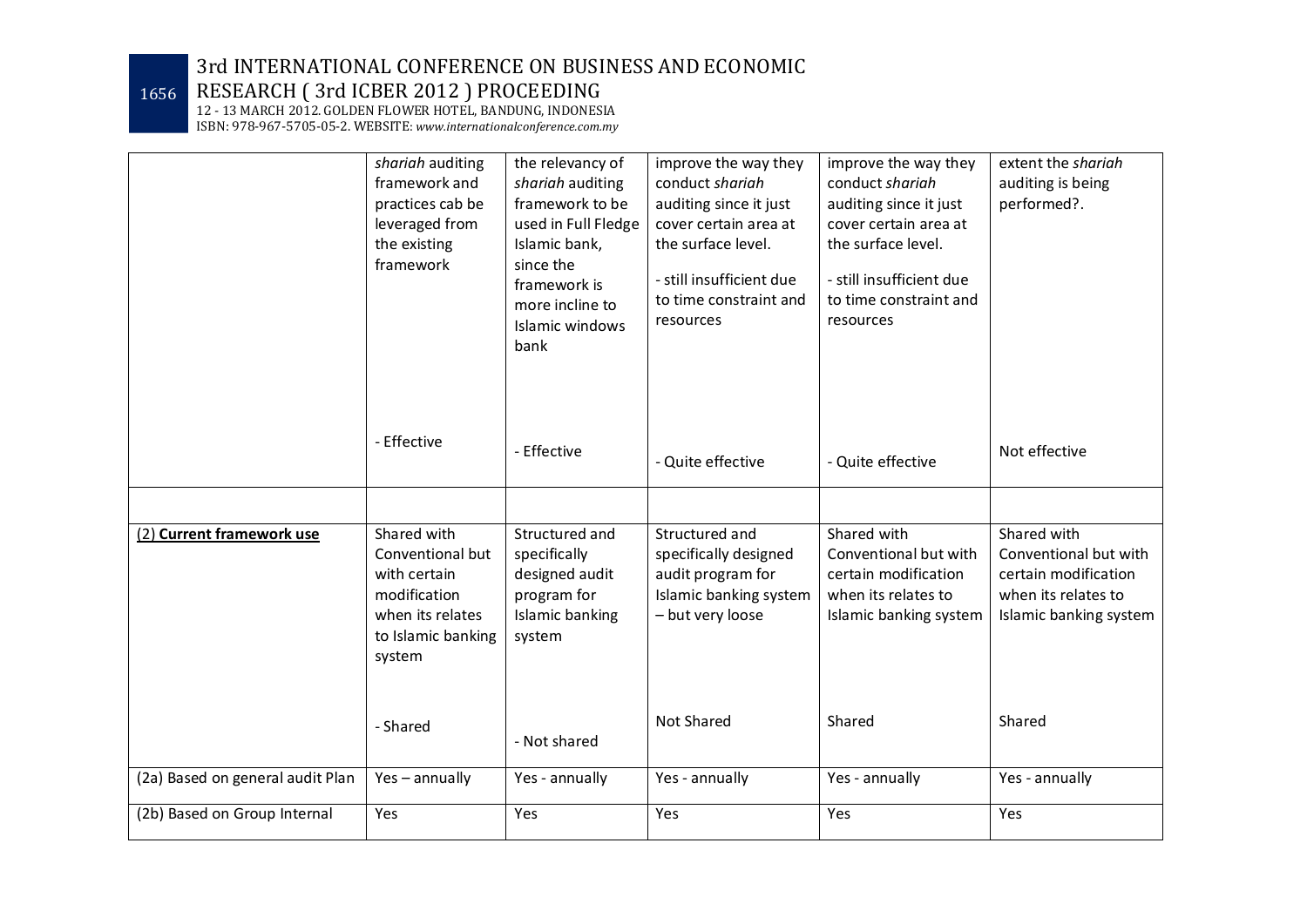# 1657 RESEARCH ( 3rd ICBER 2012 ) PROCEEDING

| Audit Risk Assessment                                                                                                                            |                                                                                                                                             |                                                                                                                                             |                                                                                                                                          |                                                                                                                                          |                                                                                                                                     |
|--------------------------------------------------------------------------------------------------------------------------------------------------|---------------------------------------------------------------------------------------------------------------------------------------------|---------------------------------------------------------------------------------------------------------------------------------------------|------------------------------------------------------------------------------------------------------------------------------------------|------------------------------------------------------------------------------------------------------------------------------------------|-------------------------------------------------------------------------------------------------------------------------------------|
| (2c) Industry in need to have<br>new framework?                                                                                                  | <b>No</b>                                                                                                                                   | No                                                                                                                                          | <b>No</b>                                                                                                                                | <b>No</b>                                                                                                                                | Yes                                                                                                                                 |
|                                                                                                                                                  | But agreed to<br>have one general<br>framework that<br>can be used to<br>standardized the<br>practices of<br>Shariah auditing<br>among IFIs | But agreed to<br>have one general<br>framework that<br>can be used to<br>standardized the<br>practices of<br>Shariah auditing<br>among IFIs | But agreed to have<br>one general<br>framework that can be<br>used to standardized<br>the practices of<br>Shariah auditing<br>among IFIs | But agreed to have<br>one general<br>framework that can be<br>used to standardized<br>the practices of<br>Shariah auditing<br>among IFIs |                                                                                                                                     |
|                                                                                                                                                  | - should be<br>considered to<br>have one<br>framework                                                                                       | - should be<br>considered to<br>have one<br>framework                                                                                       | - should be considered<br>to have one<br>framework                                                                                       | - should be considered<br>to have one<br>framework                                                                                       |                                                                                                                                     |
|                                                                                                                                                  |                                                                                                                                             |                                                                                                                                             |                                                                                                                                          |                                                                                                                                          |                                                                                                                                     |
| (3) Relationship with Shariah<br>review department and Shariah<br><b>Committee</b>                                                               |                                                                                                                                             |                                                                                                                                             |                                                                                                                                          |                                                                                                                                          |                                                                                                                                     |
| (3a) Relationship with Shariah<br>review i.e. assisting shariah<br>review department to establish<br>shariah compliance framework<br>and control | Close working<br>relationship                                                                                                               | Close working<br>relationship                                                                                                               | Close working<br>relationship                                                                                                            | Close working<br>relationship                                                                                                            | Close working<br>relationship                                                                                                       |
| (3b) Relationship with Shariah<br>Committee                                                                                                      | Close working<br>relationship and<br>the SC is their<br>referral point and<br>in fact, the<br>shariah                                       | Close working<br>relationship and<br>the SC is their<br>referral point                                                                      | Close working<br>relationship                                                                                                            | Close working<br>relationship and the<br>SC is their referral<br>point                                                                   | Close working<br>relationship and the<br>SC is their referral<br>point and in fact, the<br>shariah committee<br>assist the internal |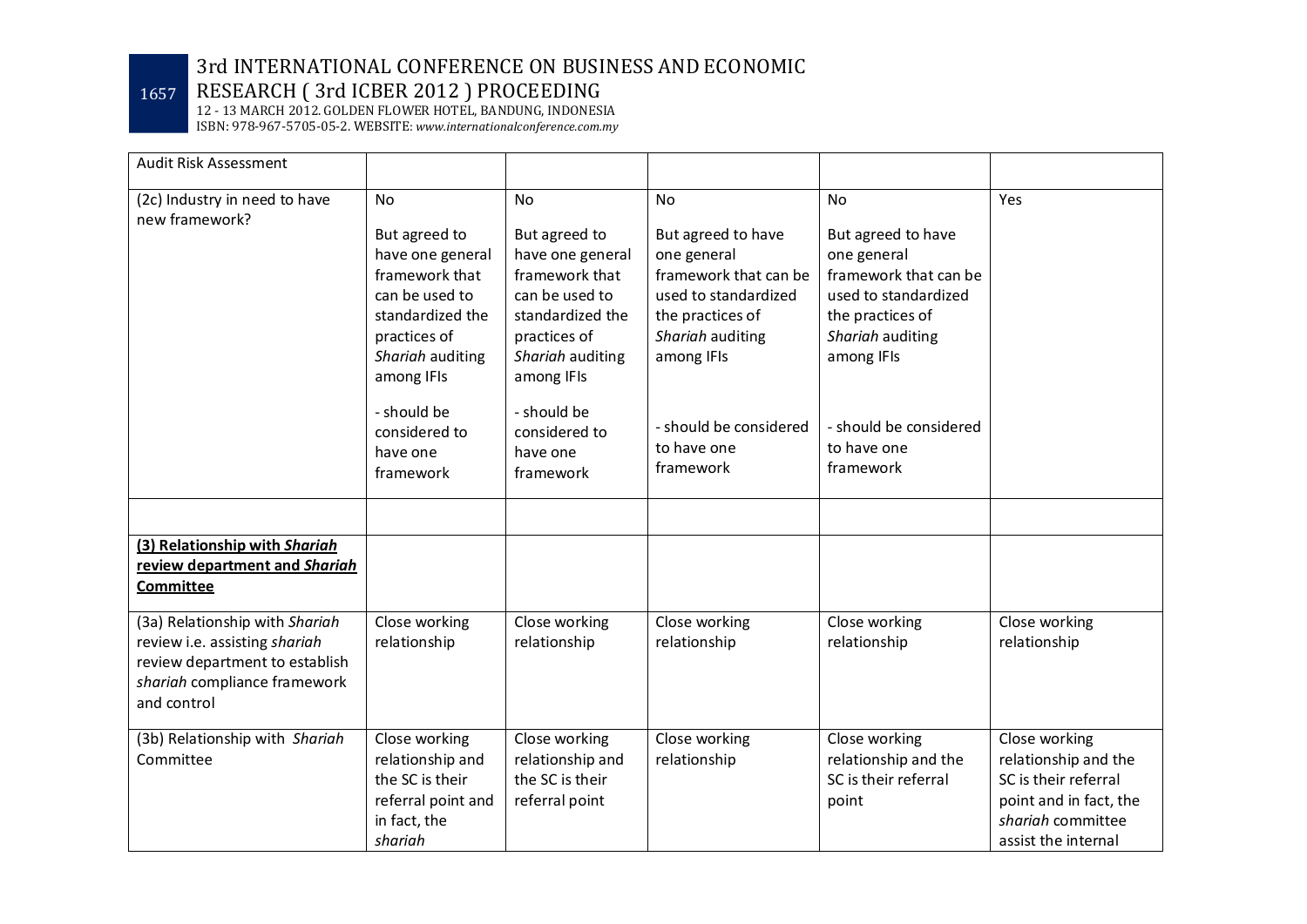1658 RESEARCH ( 3rd ICBER 2012 ) PROCEEDING

12 - 13 MARCH 2012. GOLDEN FLOWER HOTEL, BANDUNG, INDONESIA

ISBN: 978-967-5705-05-2. WEBSITE: *www.internationalconference.com.my*

|                                                                        | committee assist<br>the internal audit<br>in developing<br>shariah audit<br>program<br>- Very close | - Quite close                                                            | - Not very close                                                      | - Not very close                                                      | audit in developing<br>shariah audit program<br>- Very close                                                                                                                                                                                        |
|------------------------------------------------------------------------|-----------------------------------------------------------------------------------------------------|--------------------------------------------------------------------------|-----------------------------------------------------------------------|-----------------------------------------------------------------------|-----------------------------------------------------------------------------------------------------------------------------------------------------------------------------------------------------------------------------------------------------|
| (3c) Understanding of roles of<br>Shariah Review - as stated in<br>SGF | Yes they agreed<br>and understand<br>the shariah<br>review<br>department                            | Yes they agreed<br>and understand<br>the shariah<br>review<br>department | Yes they agreed and<br>understand the<br>shariah review<br>department | Yes they agreed and<br>understand the<br>shariah review<br>department | Yes they agreed and<br>understand the<br>shariah review<br>department. But<br>according to<br>interviewee, the roles<br>of shariah committee<br>is wide and should<br>plays more important<br>roles in more aspect -<br>can not only rely on<br>SGF |
|                                                                        | Very good<br>understanding                                                                          | Very good<br>understanding                                               | Very good<br>understanding                                            | Very good<br>understanding                                            | Very good<br>understanding                                                                                                                                                                                                                          |
| (3d) Roles of shariah committee<br>in BOD and Audit committee          | SC sitting in the<br><b>BOD</b> and invited<br>internal auditor<br>to attend shariah<br>committee   | SC was invited to<br>attend in the BOD<br>but not in AC                  | SC sitting in the AC                                                  | SC sitting in the AC                                                  | Only advise in terms of<br>shariah matters - Not<br>sitting in BOD and AC                                                                                                                                                                           |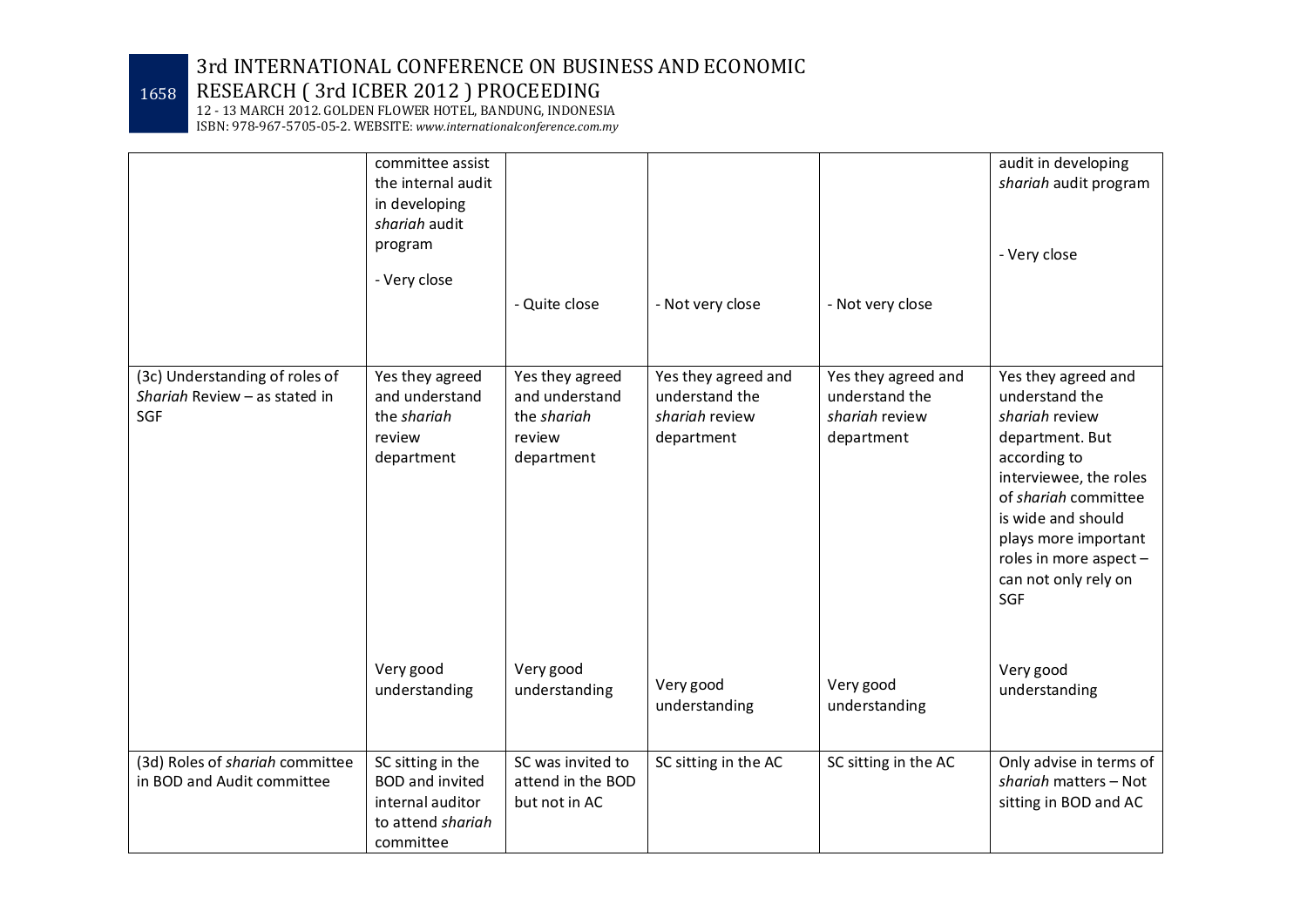1659 RESEARCH ( 3rd ICBER 2012 ) PROCEEDING

12 - 13 MARCH 2012. GOLDEN FLOWER HOTEL, BANDUNG, INDONESIA

ISBN: 978-967-5705-05-2. WEBSITE: *www.internationalconference.com.my*

|                                                                                                                                                 | meeting. But She<br>in opinion that,<br>the shariah<br>committee can be<br>in BOD as long as<br>they are business<br>savvy |                                                   |                                                           |                                                                                                   |                                                          |
|-------------------------------------------------------------------------------------------------------------------------------------------------|----------------------------------------------------------------------------------------------------------------------------|---------------------------------------------------|-----------------------------------------------------------|---------------------------------------------------------------------------------------------------|----------------------------------------------------------|
|                                                                                                                                                 | Active                                                                                                                     | Quite active<br>"by invitation"                   | Quite active                                              | Quite active                                                                                      | Not active                                               |
| (3d) Reporting and governance<br>structures of Shariah review<br>department                                                                     | To Shariah<br>Committee and<br><b>BOD of Bank</b>                                                                          | To Shariah<br>Committee and<br><b>BOD of Bank</b> | To Shariah Committee<br>and BOD of Bank<br>(CIMB Islamic) | To Shariah Committee<br>and BOD of Bank<br>(Saadiq)                                               | To Shariah Committee<br>and BOD of Bank<br>(HSBC Amanah) |
| (4) Competency requirement                                                                                                                      |                                                                                                                            |                                                   |                                                           |                                                                                                   |                                                          |
| (4a) Compulsory for the internal<br>staff to posses shariah<br>certification                                                                    | Yes - Measured<br>in their KPI                                                                                             | No - only strongly<br>encourage                   | No - only strongly<br>encourage                           | $No$ – but the internal<br>auditors are required<br>to obtain Certificate in<br>Islamic Law (CIL) | No - only strongly<br>encourage                          |
| (4b) The perception regarding<br>the importance of<br>understanding in Shariah<br>Principles - through possessing<br>adequate shariah knowledge | Yes-Very<br>important                                                                                                      | Yes-Very<br>important                             | Yes-Very important                                        | Yes-Very important                                                                                | Yes - Very important                                     |
| (4c) The perception regarding<br>whether only Muslim internal                                                                                   | Not agreed - but<br>non muslim                                                                                             | Not agreed - but<br>non muslim                    | Not agreed - but non<br>muslim internal                   | Not agreed - but non<br>muslim internal                                                           | Not agreed - but non<br>muslim internal                  |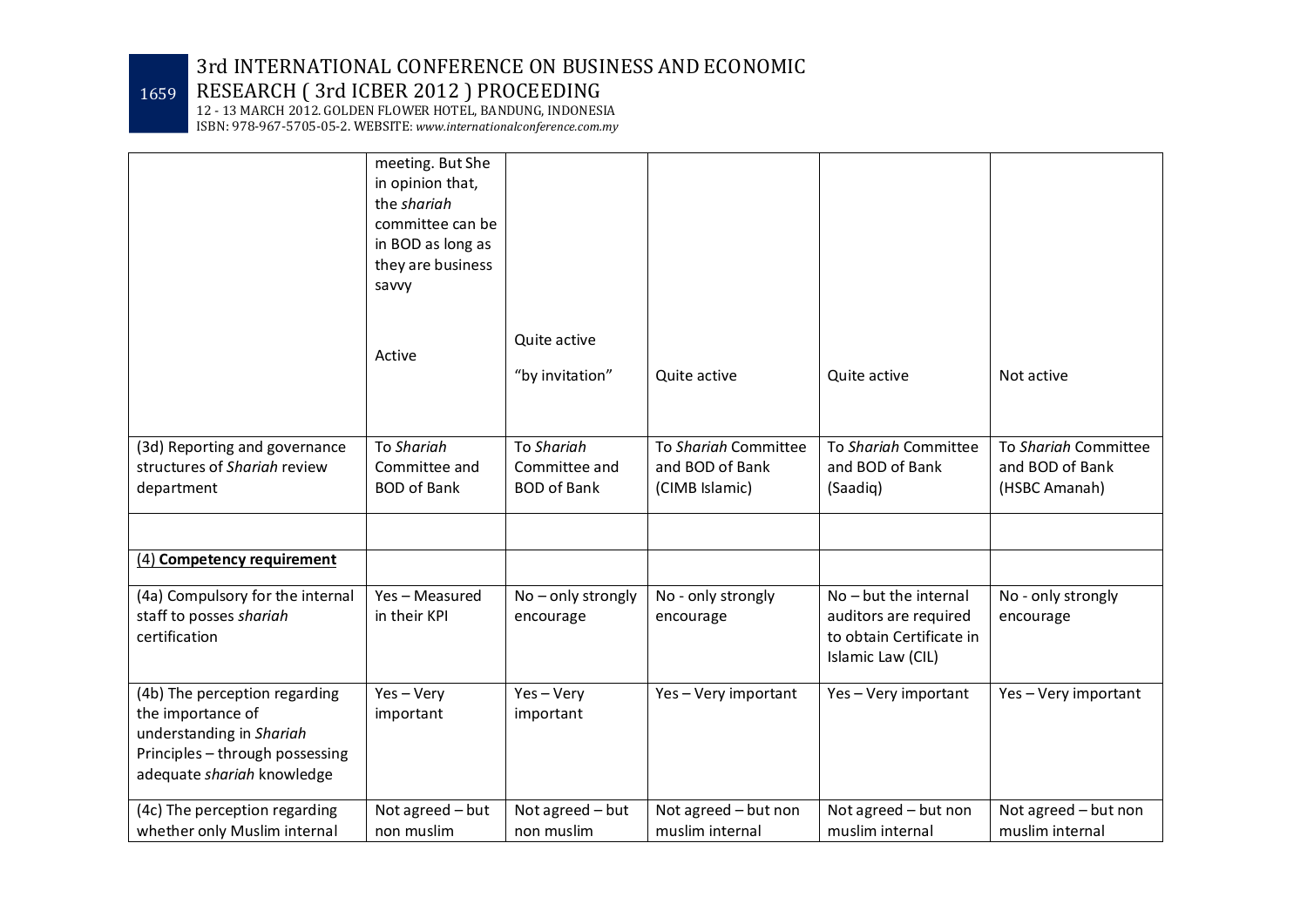1660 RESEARCH ( 3rd ICBER 2012 ) PROCEEDING

| auditor can perform shariah<br>audit                                                                                                            | internal auditor<br>must have<br>adequate shariah<br>knowledge                                               | internal auditor<br>must have<br>adequate shariah<br>knowledge | auditor must have<br>adequate shariah<br>knowledge | auditor must have<br>adequate shariah<br>knowledge | auditor must have<br>adequate shariah<br>knowledge |
|-------------------------------------------------------------------------------------------------------------------------------------------------|--------------------------------------------------------------------------------------------------------------|----------------------------------------------------------------|----------------------------------------------------|----------------------------------------------------|----------------------------------------------------|
| (4d) The perception regarding<br>whether only Muslim can be<br>shariah review officer - and<br>possed Islamic certificate i.e.<br>fiqh muamalat | Yes and agree -<br>due to extensive<br>shariah review<br>which required to<br>be perform i.e.<br>daily basis | Yes and agree                                                  | Yes and agree                                      | Yes and agree                                      | Yes and agree                                      |
| (5) Governance and reporting<br>line of shariah internal auditor                                                                                | To BOD and AC                                                                                                | To BOD and AC                                                  | To BOD and AC                                      | To BOD and AC                                      | To BOD and AC                                      |
| (6) Challenges and Limitations                                                                                                                  |                                                                                                              |                                                                |                                                    |                                                    |                                                    |
|                                                                                                                                                 |                                                                                                              |                                                                |                                                    |                                                    |                                                    |
| (6a) Constraint in terms of<br>resources and expertise                                                                                          | Yes and agree                                                                                                | Yes and agree                                                  | Yes and agree                                      | Yes and agree                                      | Yes and agree                                      |
| (6b) Not competent in terms of<br>possessing shariah and usul figh<br>knowledge                                                                 | Yes and agree                                                                                                | Yes and agree                                                  | Yes and agree                                      | Yes and agree                                      | Yes and agree                                      |
| (6c) Lack of awareness and<br>understanding of conventional<br>and Islamic financial system<br>among internal auditor and<br>shariah officer    | Yes and agree                                                                                                | Yes and agree                                                  | Yes and agree                                      | Yes and agree                                      | Yes and agree                                      |
| (6d) Perception and level of<br>acceptance that the shariah                                                                                     | High and                                                                                                     | High and                                                       | Not seen the shariah<br>audit as a major audit     | Not seen the shariah<br>audit as a major audit     | Not seen the shariah<br>audit as a major audit     |